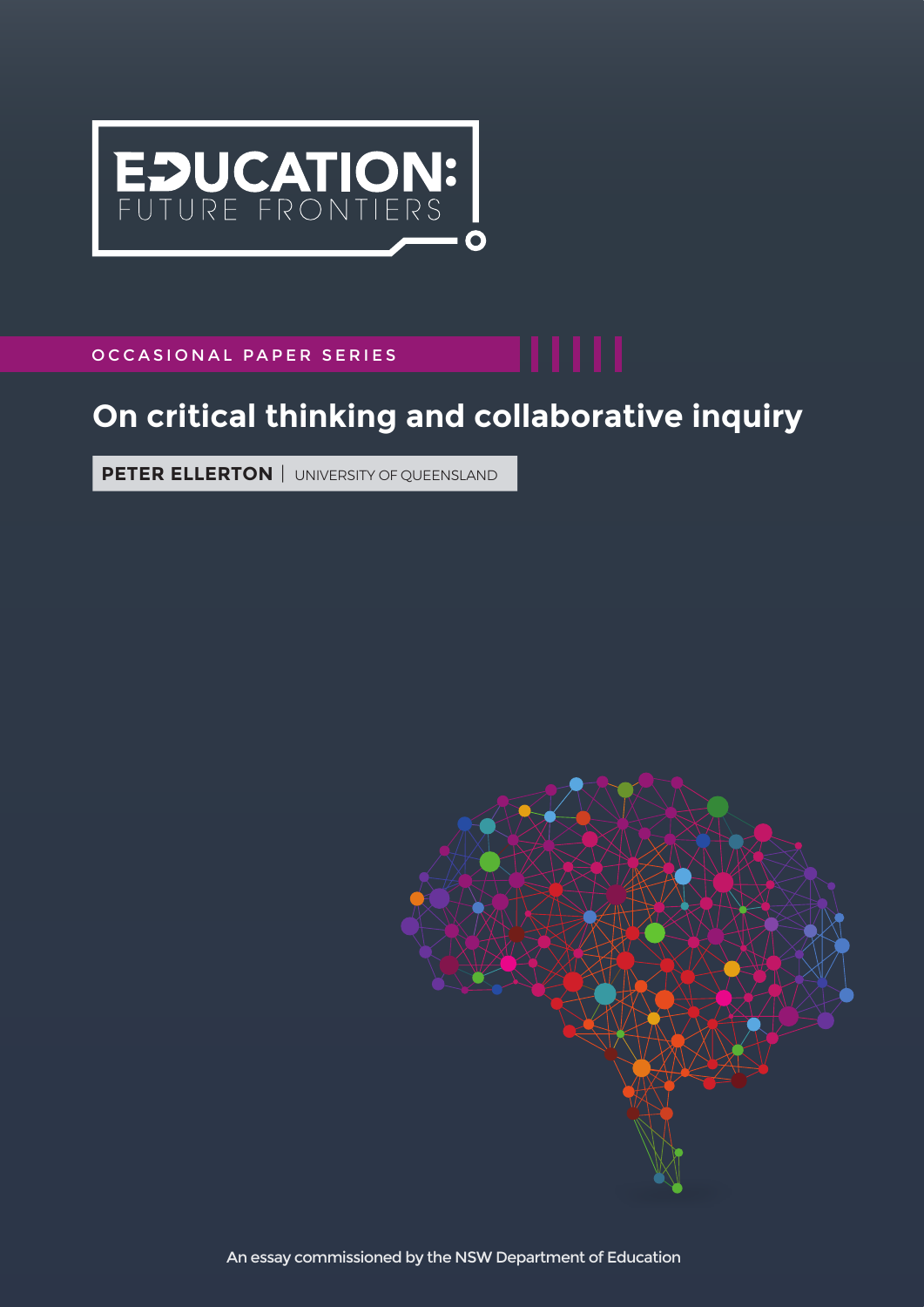### ABOUT THE AUTHOR

Peter Ellerton is a lecturer in critical thinking at the University of Queensland and is the founding director of the University of Queensland Critical Thinking Project.

He is former Head of Experimental Sciences at the Queensland Academy of Science, Mathematics and Technology, a state high school catering for gifted students.



EDUCATION: FUTURE FRONTIERS is an initiative of the NSW Department of Education exploring the implications of developments in AI and automation for education. As part of the Education: Future Frontiers Occasional Paper series, the Department has commissioned essays by distinguished authors to stimulate debate and discussion about AI, education and 21st century skill needs. The views expressed in these essays are solely those of the authors.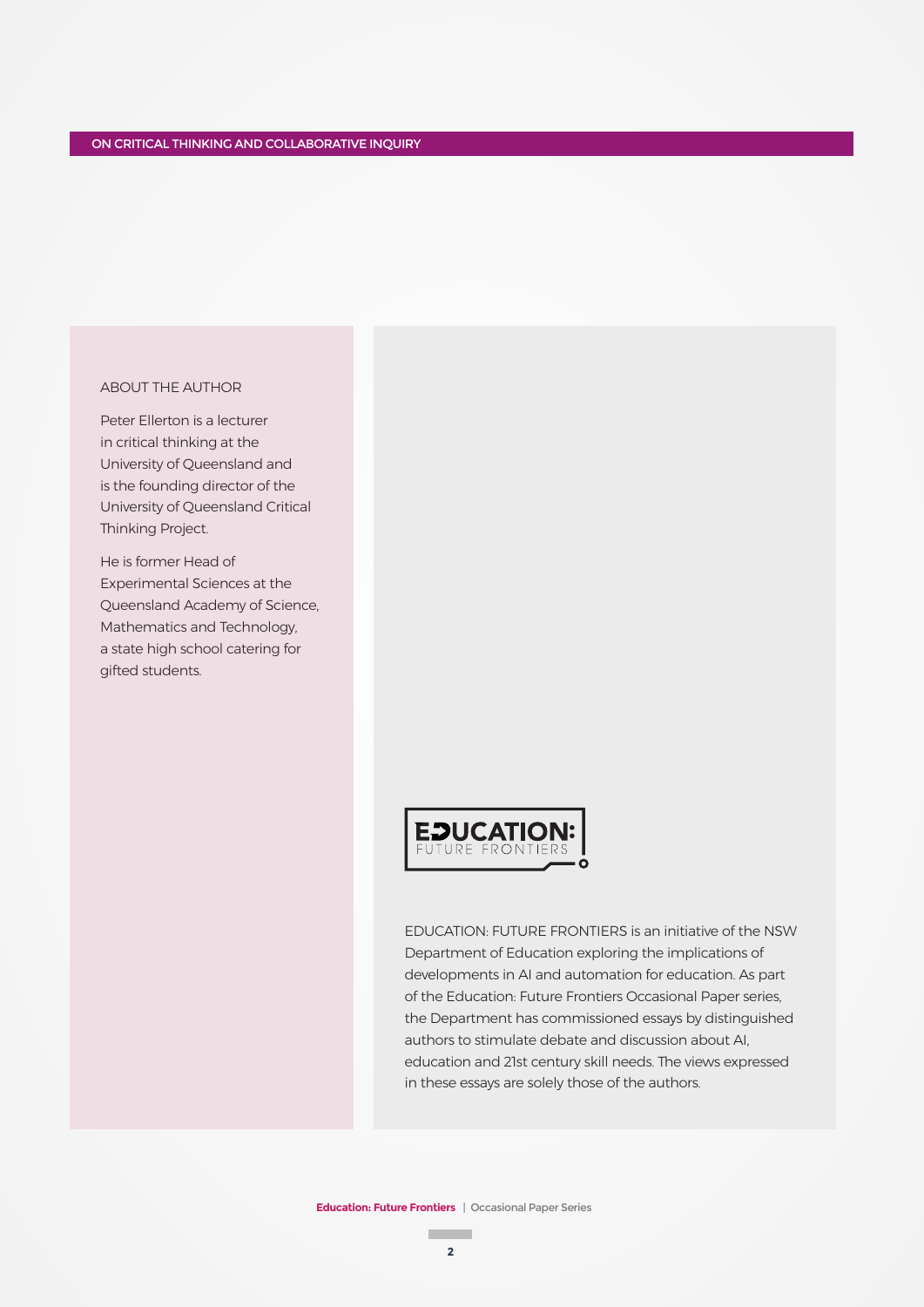cross the globe in recent years, calls have been growing for education to renew its focus on higher-order skills and capabilities – often referred to as '21st century skills' – in order to better prepare young people for an increasingly complex world. While there is no agreement on exactly what 21st century skills should comprise, there are some commonalities, including the ability to think critically and work with others to approach complex problems in novel ways. Though these skills are by no means new, many believe that they are becoming ever more important for all young people to acquire in order to thrive in a world increasingly globalised and augmented by technology. There are, therefore, more frequent calls for students to have stronger capacities in critical and analytical thinking so that they might identify biases in news, data and in their own interpretations, develop deeper understanding of complex ideas and empathy for different perspectives. But what do we mean by critical thinking and how do we teach for thinking, not just for learning?

Critical thinking has become ubiquitous among lists of educational outcomes at all levels. Primary, secondary and tertiary educational institutions, as well as many of the courses and subjects they offer, explicitly state the desirability of developing critical thinking skills. Employers, too, strongly value critical thinking as an attribute in prospective employees. It is hardly surprising therefore that critical thinking is well-recognised as a key 21st century skill.

What is surprising, however, is the lack of clarity behind what we mean by 'critical thinking'. Do we mean a list of skills, a set of dispositions, a familiarity with logical thinking, a willingness to engage, expertise in inquiry, well-honed inferential

thinking, an understanding of thinking norms or all the above? Even if critical thinking can be clearly articulated along these lines, the pedagogical imperatives that can lead us to these outcomes are not always obvious. Nor are the kinds of professional development that can build critical thinking capabilities in employees easily envisaged or implemented.

In this paper, I intend to articulate some of the assumptions that often underlie calls for critical thinking in education, as well as some assumptions that do not but perhaps should. These assumptions concern the nature of critical thinking, its position with respect to discipline knowledge, the contexts in which it is best taught, what can be said about critical thinkers as well as critical thinking, and what teachers need to know and do to effectively teach critical thinking—including some implications for assessment. In considering these issues, I will also consider how we might go about integrating much of what we know about critical thinking and about effective teaching for thinking in general.

## What do we *mean* by critical thinking?

It is generally true that no-one laments their own lack of thinking skills. While it is easy for people to admit to a lack of proficiency in mathematics, languages or technology, say, or to readily acknowledge a poor memory, no-one says 'please don't try and reason with me, I'm just too irrational'. What's more, most of us like to think we are the exemplar of the rational person—with the implication that if only more people could think like us and see the world as we do we'd all be better off. This means that our conception of what critical thinking is can be biased towards the way we already think. This nearly universal phenomenon of promoting the efficacy of our own cognitive performance helps to explain why everyone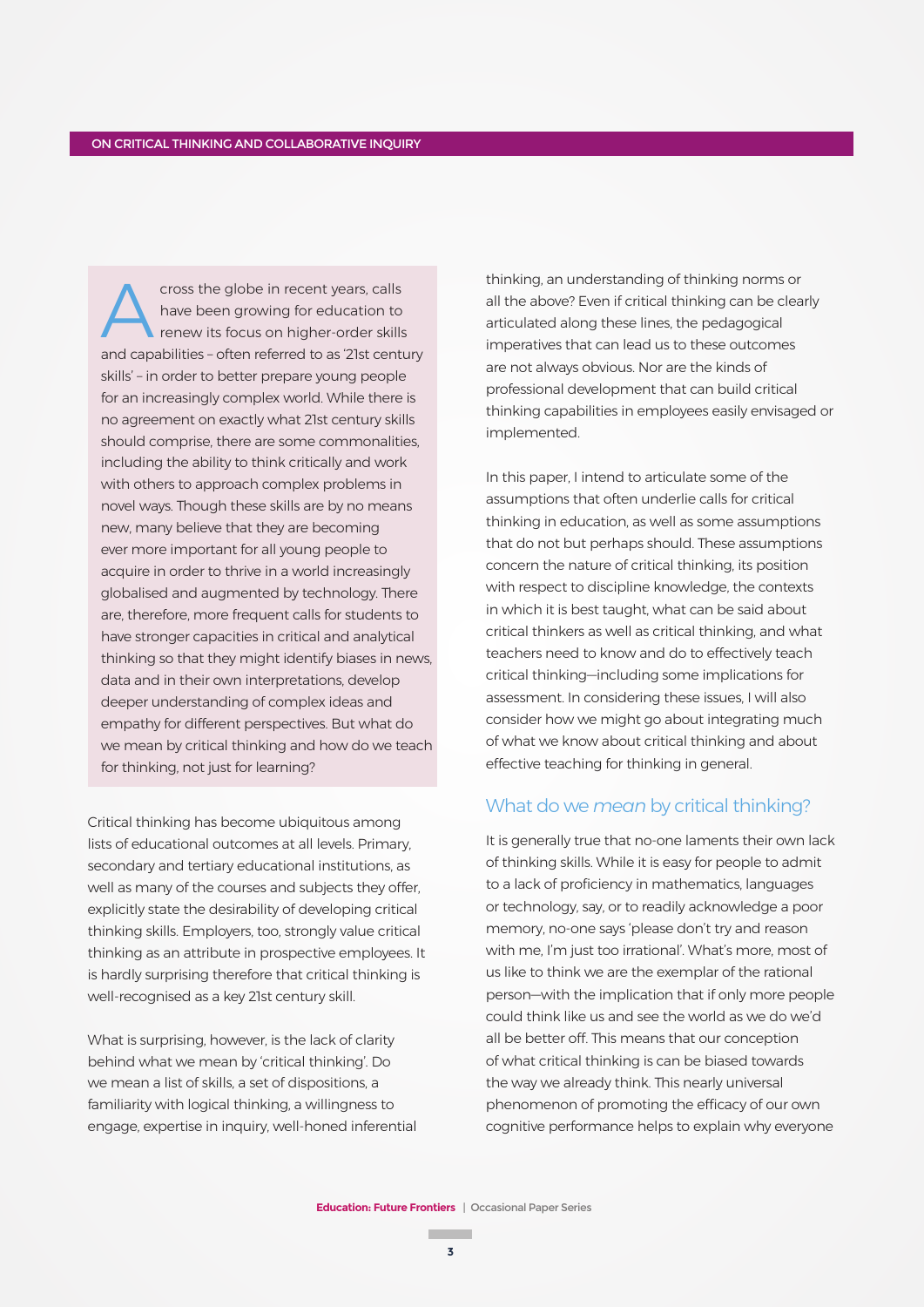seems to value critical thinking and perceives a deficit of it around them.

Identifying what we mean by critical thinking, in other words how we use the term, would seem to give us our best shot at understanding its nature. Unfortunately, many of those who claim to value critical thinking are hard pressed to explain exactly what they mean by it beyond typically diffuse references to 'higher-order thinking' or general reasoning characteristics. Other phrases, such as 'analytical thinking' and 'scientific reasoning' are well enough defined, but their relationship to critical thinking—i.e. whether they may be constituents of critical thinking or otherwise conceptually bound to it—is not clear. For a more objective idea of critical thinking, we must turn to the literature. But here, too, there is no uniform understanding or acceptance. Definitions vary from the ability to correctly assess statements (Ennis, 1964), examine and evaluate our own thinking with regard to criteria and standards (Elder and Paul, 2013), or to be 'appropriately moved by reasons' (Siegel, 1998, p. 23).

Even so, we might discern resemblances between definitions. One thing they have in common is a commitment to processes of evaluation and justification grounded in some kind of attempt at rational objectivity. The use of the words 'correctly', 'criteria' and 'appropriately' in the definitions suggest an appeal to normativity, however that normativity might be arrived at. Note also that these definitions move from the clinical 'correctly assess' to the clearly passionate 'moved'. This reflects a common blurring of the line between critical thinking and critical thinkers. Such a merging between the act and the actor is not unexpected as it must be a person doing the thinking. However, it might pay a dividend in terms of our pedagogical focus if we can meaningfully talk

separately, at least at some points, about thinking skills and thinking virtues (i.e. the characteristics of people who think) as we progress.

MANY OF THOSE WHO CLAIM TO VALUE CRITICAL THINKING ARE HARD PRESSED TO EXPLAIN EXACTLY WHAT THEY MEAN BY IT BEYOND TYPICALLY DIFFUSE REFERENCES TO 'HIGHER-ORDER THINKING' OR GENERAL REASONING CHARACTERISTICS

Others have attempted to deliver a higher resolution in terms of what it means to think critically. The American Philosophical Association's Delphi Report (1990) produced a consensus view on critical thinking that outlined a set of definitive skills and dispositions around critical thinking, including detailed descriptions of subskills, definitions, examples and educational imperatives (if not pedagogical direction).

In less depth, but with more attention to skill development, the Australian Curriculum's Critical and Creative Thinking General Capability also teases apart 'key ideas' of critical thinking (noting, quite properly, the essential relationship with creative thinking). More recently, the Queensland Curriculum and Assessment Authority (2015) synthesised a range of Australian and international reports on the skills needed by individuals for success in the 21st century including the 'associated skills' of critical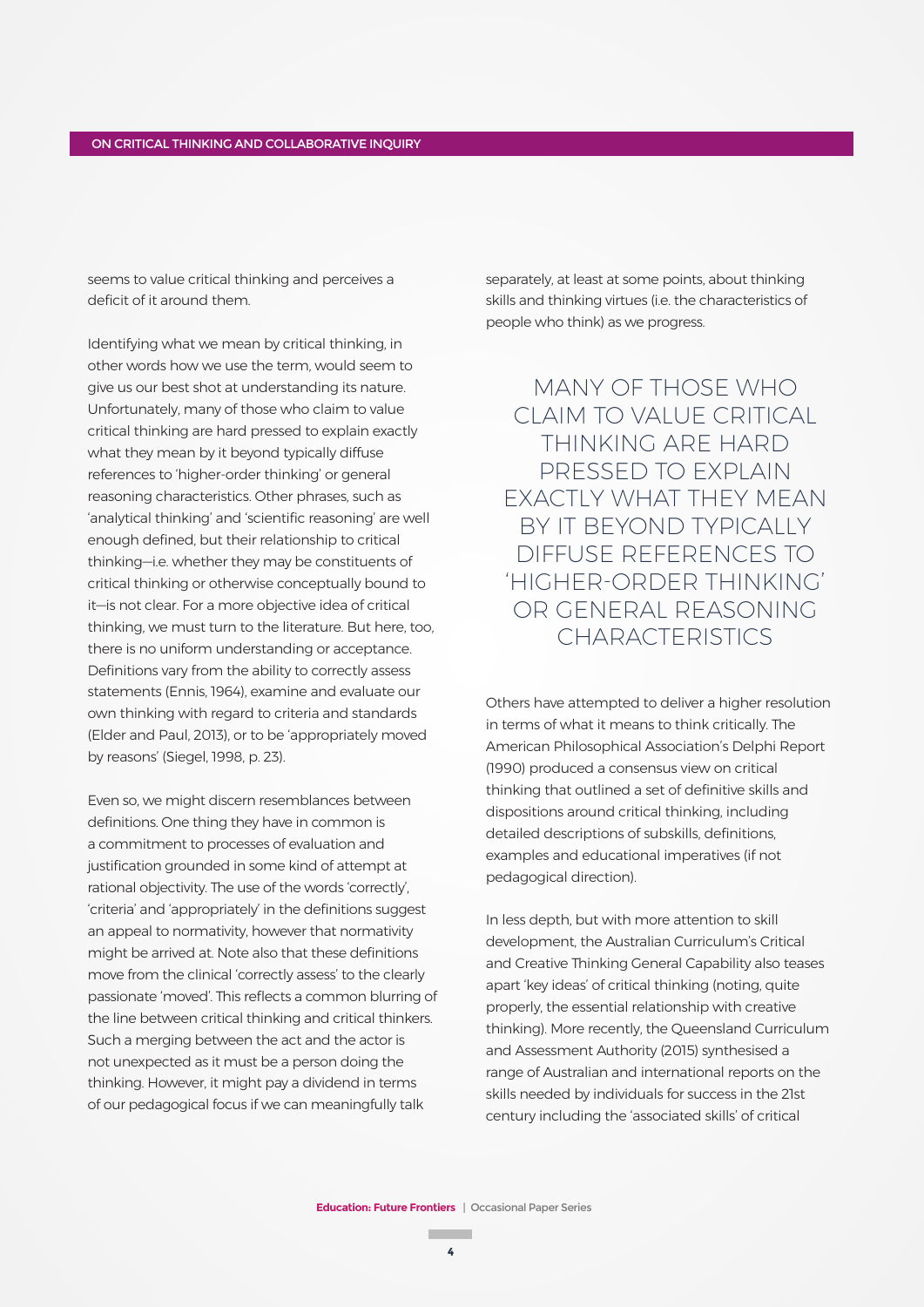thinking such as analytical thinking, problemsolving and decision-making. But let me move away from attempts to define critical thinking with such operational precision and talk more of its nature.

# What makes a critical thinker

One aspect of critical thinking that is often not explicit in the literature is that it begins with understanding our own thinking. It is hard to reconcile a paradigmatic critical thinker characterised by having insight into the minds of others with someone being blind to a lack of rigour in their own reasoning. This experiential aspect of critical thinking, that it is first and foremost about our own thinking, means that certain elements of knowing how to think are non-propositional knowledge (Ellerton, 2015). Non-propositional knowledge is knowledge which cannot be transmitted by language alone. More specifically, it is not contained in propositions. For example, I cannot teach someone how to surf by simply speaking to them. At some stage, they must get on the board and find out for themselves what it's like.

Gilbert Ryle (1970) captured the difference between these two types of knowledge, knowledge that can be transmitted through language alone and knowledge that cannot, as the difference between knowing *that* and knowing *how*. I know *that* gravity, my sense of balance and the force I exert on a bicycle pedal are factors at play when it comes to making a bicycle go forwards while I remain upright, but that does not mean I know *how* to ride a bike. In the same way, knowing how to think is more than a consequence of being told what to think, or even how to think (to whatever extent that is possible). The fact that thinking has this experiential flavour carries with it the pedagogical implications common to all experiential, nonpropositional, knowledge: what can we get people to *do* that improves their practice?

ONE ASPECT OF CRITICAL THINKING THAT IS OFTEN NOT EXPLICIT IN THE LITERATURE IS THAT IT BEGINS WITH UNDERSTANDING OUR OWN THINKING

## Thinking as inquiry

Before we can address what we might do to improve our capacity to think critically, we need to be a little more specific about what we mean by 'thinking'. Following the American pragmatists Charles Sanders Peirce and John Dewey, we can make a meaningful equivalence between thinking and inquiry. Peirce understood inquiry as axiomatic for progressing reason (and progressing through reason). What he calls the corollary to his rule of reason—'that in order to learn you must desire to learn, and in so desiring not be satisfied with what you are already inclined to think'—is: 'Do not block the way of inquiry' (cited in Haack, 2014, p.319). But what can we understand by 'inquiry' that would show it to be as important as Peirce suggests? Peirce saw that thinking could 'never be made to direct itself toward anything but the production of belief' and that beliefs themselves were things achieved to soothe 'the irritation of doubt' and become in fullness 'a rule of action' and 'a new starting-place for thought' (Peirce, 1878).

In the pragmatic tradition established by Peirce and carried through by Dewey, William James, Matthew Lipman and others, inquiry is the process of moving from doubt to belief. But simply moving from doubt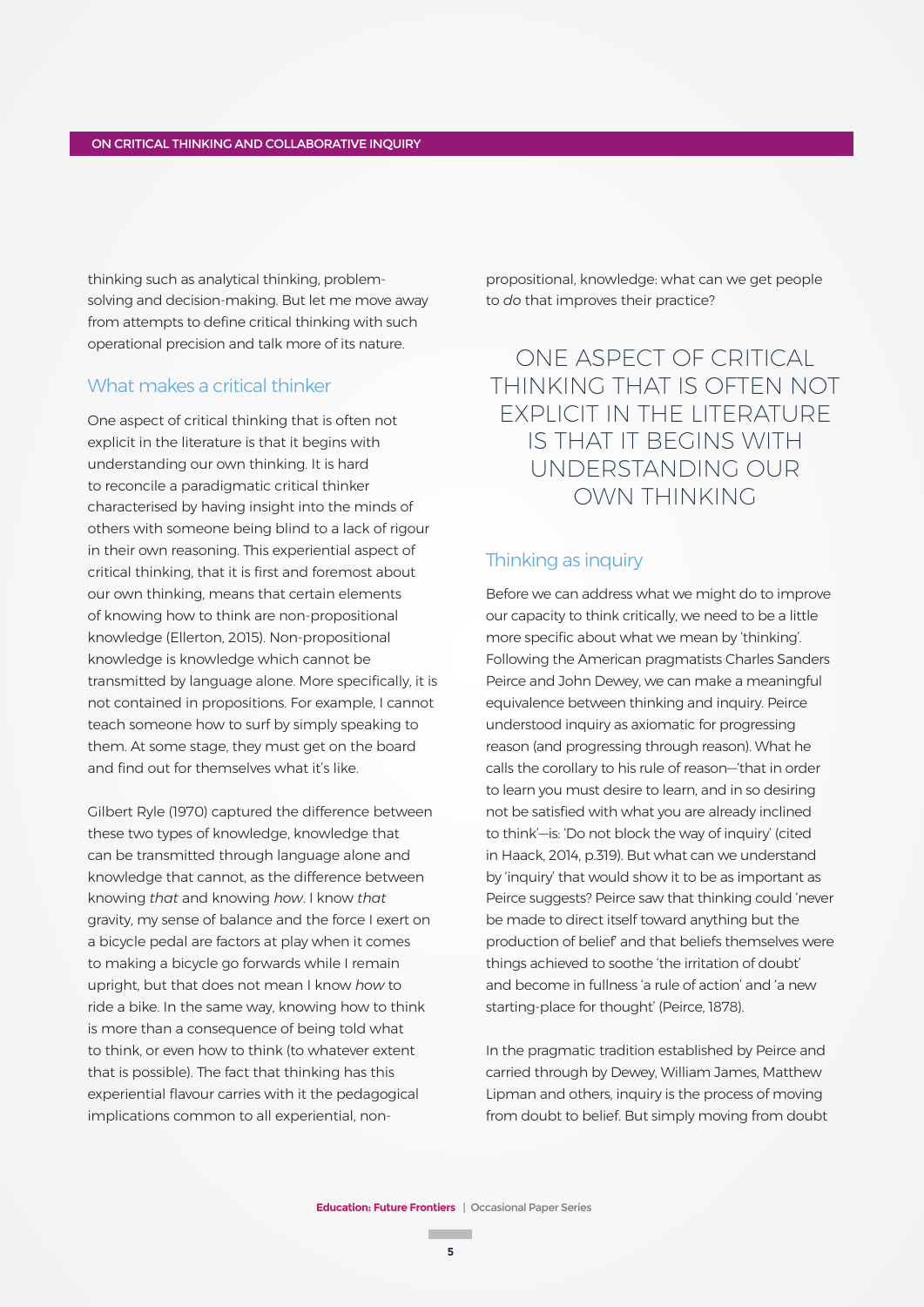to belief need not involve thinking of the sort we see as educationally valuable. The missing element that moves us from thinking as simple reaction or association into the kind of thinking marked by improvement through education is what Dewey calls reflective thinking, an 'active, persistent, and careful consideration of any belief or supposed form of knowledge in the light of the grounds that support it, and the further conclusions to which it tends' (Dewey, 1910, eBook: Chapter One). Lipman makes a link between inquiry and such reflective practice in an understanding of inquiry that goes beyond the broad sense Dewey gives us:

By 'inquiry' I mean self-correcting practice. I do not call a behavior inquiry if it is merely customary, conventional, or traditional—that is, simply practice. But if the supervening practice of self-correction is added to that practice, the result is inquiry. (Lipman, 2003, p.178).

The 'practice of self-correction' is a reflective practice. We might call reflective thinking a necessary condition for 'critical' thinking on the assumption that reflection alone is insufficient without some necessary recourse to standards and criteria that determine how improvement in practice might occur. If we accept this, then we see the logic of Dewey's comment that: 'The essence of critical thinking is suspended judgment [as we experience doubt and look to fix beliefs]; and the essence of this suspense is inquiry to determine the nature of the problem before proceeding to attempts at its solution' (Dewey, 1910, eBook: Chapter Six).

The type of inquiry we engage in with students to improve their thinking, therefore, is that inquiry which requires reflective thinking. But more than this, thinking for inquiry must take us into the

'self-correction' of Lipman's account and so to the means by which this correction is guided. On this understanding of the relationship between thinking and inquiry we can also accept quite specific definitions of inquiry, such as requiring 'comparative evaluation of competing arguments with the goal of making reasoned judgments' (Bailin and Battersby, 2015, p.123), as derived from the general conditions of inquiry outlined above.

But if we are to value inquiry, we must value doubt, for doubt is the beginning of inquiry. This has certain implications for our classrooms, as Lipman points out:

If, then, thinking in the classroom is considered desirable, the curriculum cannot present itself as clear and settled, for this paralyses thought. (Lipman, 2003, p. 21)

Lipman means that, for a thinking education, the classroom cannot simply be seen as a medium for the smooth transmission of knowledge from teacher to student. Classrooms in which things are 'settled and clear' imply an absence of doubt, hence an absence of inquiry, hence an absence of opportunities to engage in reflective thinking, and hence an absence of opportunities to improve thinking.

That all classrooms are not inquiry focussed is not surprising, given an understanding of how modern schools developed. Modern educational systems, beginning in the early 19th century, were subject to pressures of numbers and an increasing recognition that classical methods and topics of education were slow and unproductive. Jeremy Bentham's *Chrestomathia* school, developed for the growing middle classes and designed to address the need for faster and more immediately useful educational outcomes, is paradigmatic of the view that education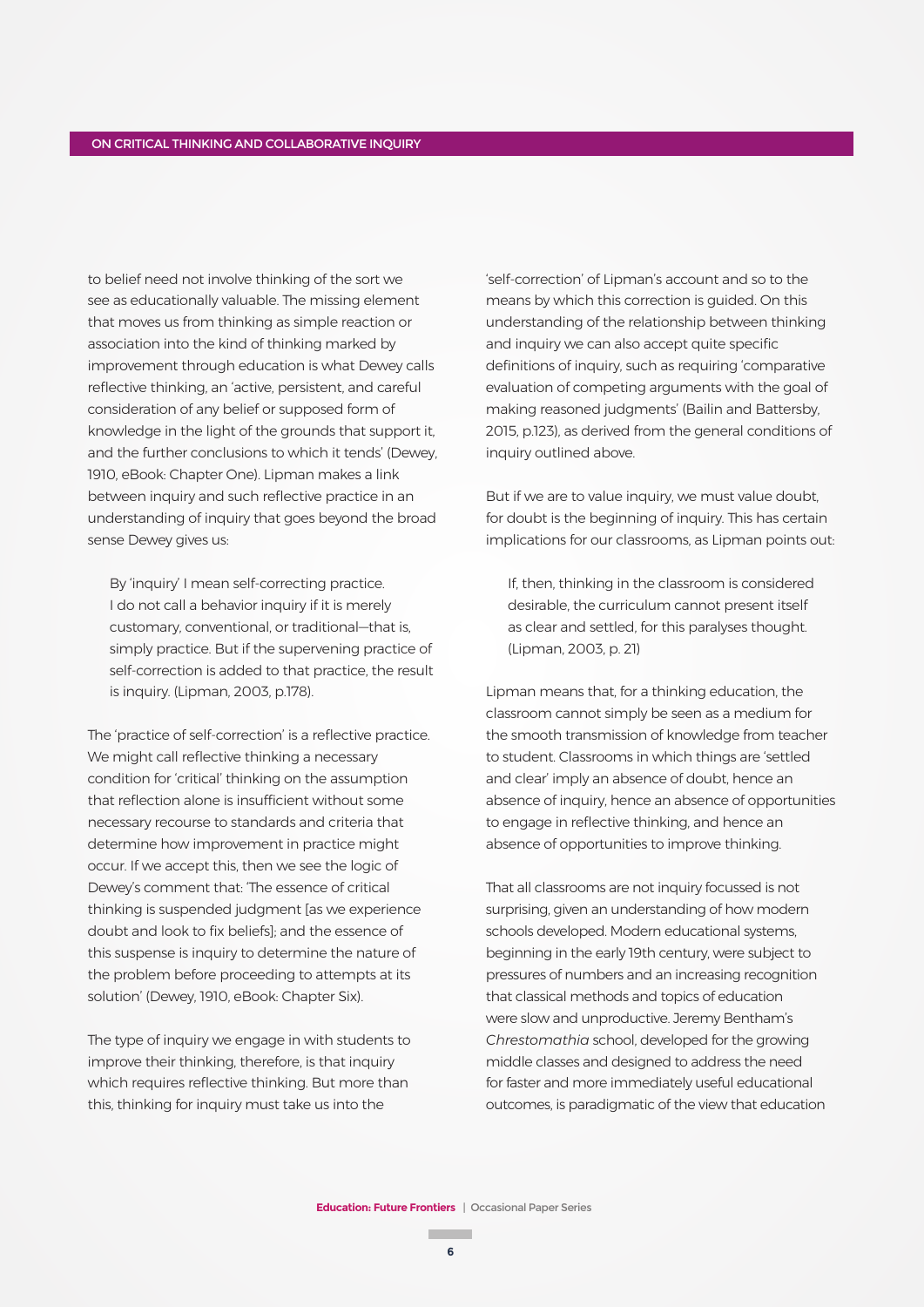is for utility, and a largely scientific utility at that (Bentham, 1816). Both critics and supporters of Bentham acknowledged that schools were to be modelled on factory processes, and this was something of a selling point for many; but not for all. Elissa Itzkin (1978) notes correspondence from a school of the time expressing concerns that the roles of students and masters are too rigorously defined within this model.

Indeed, the duties of each must be made perfectly mechanical. There must be no doubt or hesitation on the part of the master or pupil; for doubt would produce delay and dispute, and consequently throw the whole machine into disorder. Hence there can be no appeal to the reasoning powers; for reasoning, never can be reduced to mechanism . . . every boy must conform to the average motion of the School.

#### and

It is our object to produce voluntary mental exertion; and we therefore cannot think it judicious to subject our pupils to continual restraint. We wish to teach them to educate themselves, while we direct their operations. We must teach them to think as well as act while all that is attempted in favour of the others is to teach them the latter power. (Itzkin, 1978, pp.313–314).

This seems to me an exquisite articulation of the conflict between the need for teaching for thinking and the constraints of a manufactory model of education, showing how the diminishing of inquiry equates to a lack of thinking focus.

The skills of critical thinking, however they may be

articulated in detail, can therefore be thought of as the thinking skills that support effective inquiry. This framing still leaves much work to be done, but at least it provides a link between thinking and classroom practice (that thinking begins with inquiry) that can act as a starting point.

# Critical thinking and discipline knowledge

It's often said of critical thinking that you have to be thinking about something. Some authors (e.g. Willingham, 2008) point out that the more you understand the knowledge of your domain, the more sophisticated your thinking can be, and that without such complexity, learning to think well is problematic. While this may be true, it does not imply that the skills we bring to bear on complex problems cannot be talked about, practised at some level, and become themselves objects of study with a view to improving them as we move through to a deeper understanding of our domain knowledge.

The critical thinking skills of which we can speak are legion and include the already mentioned problemsolving and decision-making, but also the ability to see patterns, discern meaning, detect inferential errors and other fallacious reasoning, generate and test ideas, apply criteria effectively, imagine alternatives, justify preferencing one course of action of another and so on. Lipman knew how daunting a task capturing these thinking skills would be, noting that 'the list is endless, because it consists of nothing less than an inventory of the intellectual powers of humankind' (Lipman, 2003, p.8). While all of this, and much more, might be representative of the skills of thinking well, simply generating a list of desirable characteristics does not provide pedagogical direction. The educational focus is not sharp enough to show us how to achieve these ends. To move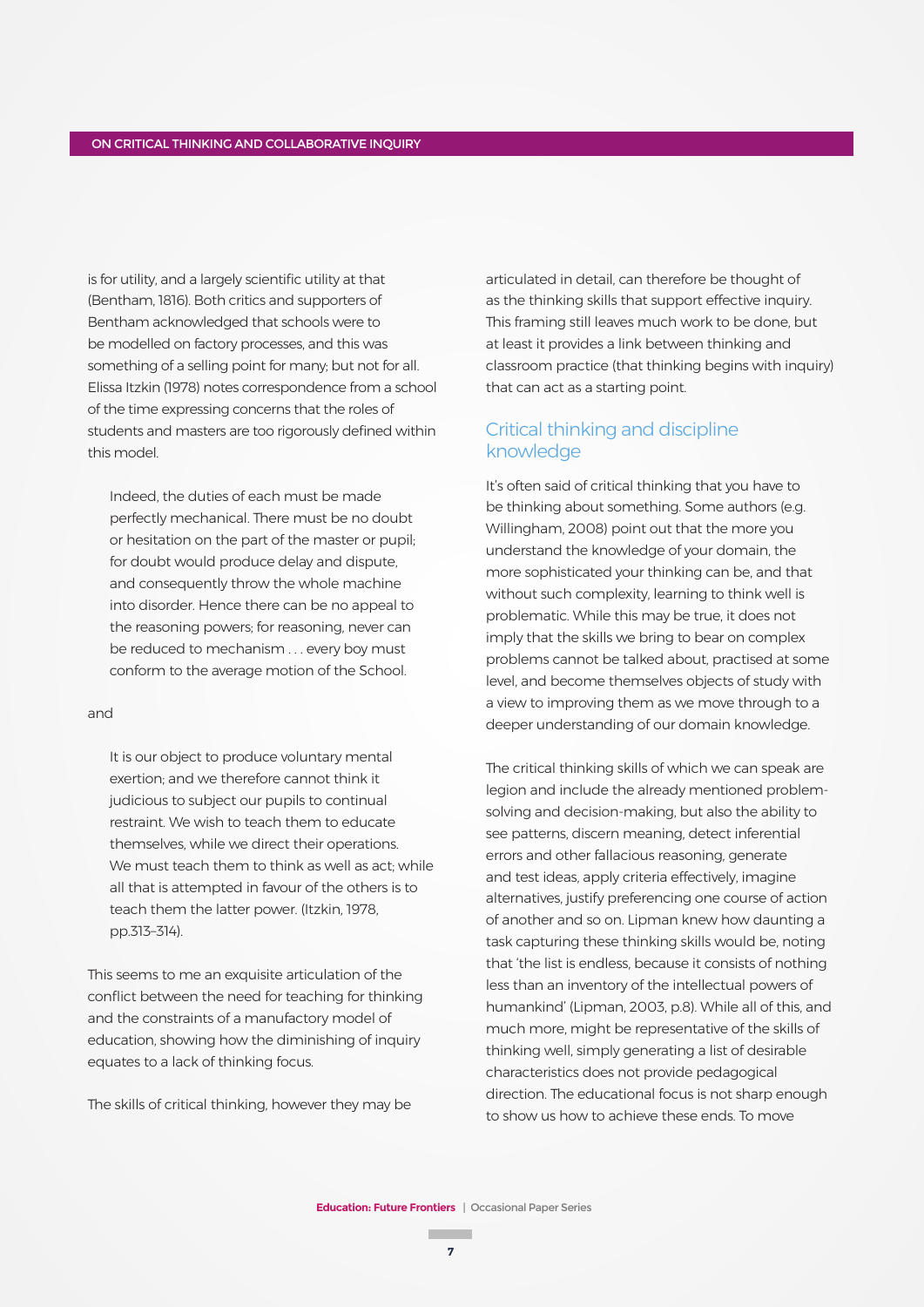towards a practical understanding of what we can do, and get students to do, to improve thinking, let me now consider in more detail the relationship between content and thinking.

The most basic thing we can ask students to do with knowledge is to recall it. (We might argue that we first wish them to remember it, but let me group these two skills for simplicity's sake). This is a necessary, but low-level requirement of learning—we might, more aspirationally, want students to also understand that which they can recall. So how do we ourselves understand what 'understand' means?

One way to explain 'understanding' concerns how knowledge is organised and structured in our minds. If I ask you to remember a list of phone numbers, it would not seem sensible to ask if you understood the list. It is a list of numbers, granted, but beyond that minimal understanding it seems a shallow task. Each element of that list has very little connection with the other elements. Contrast this with asking you to commit to memory a food web in which predator and prey species were intimately involved with each other's business of survival. What I would be looking for is an indication that you have not only recalled the elements of the web, but also the nature of their relationships and interactions. In other words, I would ask that you understood what it was that you reproduced. More than this, I would expect that knowing the relationships between the elements makes learning each one of the elements easier than it would be if they were in isolation from the others. Therefore, 'information that needs to be "understood", rather than merely learned, consists of material that has a high degree of element interactivity' (Sweller, 1994, p.311). The logical implication of this understanding is that learning experiences intended to improve student understanding are those that

make the nature and relationship between elements of the concept, object, construct or system to be understood clear.

Knowledge organised into coherent frameworks in which elements and their relationships are contained in mental models is called schematic knowledge, and the structures themselves are called schemata. In teaching for understanding, therefore, our business is the development of organised schematic knowledge in students' minds. While this endeavour is clearly one associated with content knowledge, how is it related to thinking?

There are two important considerations here, the understanding of which deliver pedagogical insights. The first is that the more effectively our knowledge of our domain is organised, the better we can make use of it to solve problems. So, to improve students' abilities to make decisions and solve problems within a domain, we must improve their schematic knowledge of that domain (a necessary but not sufficient condition).

The second consideration is that schematic knowledge, once properly formed, does not require the use of working memory to access and use it. Individual elements not organised into a schema each need a slot in working memory, and each has a life measured in seconds unless actively renewed. Schematic knowledge is not only free of the constraint of working memory, but the sum of that knowledge within the schema is also available. These two considerations mean that thinking with schematic knowledge is fast, effective and effortless in comparison with thinking using large amounts of unorganised knowledge.<sup>1</sup> Expert diagnosticians thinking schematically can reach diagnoses much quicker than novices and with error rates up to

<sup>&</sup>lt;sup>1</sup> It is the freedom from reliance on working memory that distinguishes between what has been called System One and System Two thinking (see Kahneman, 2011).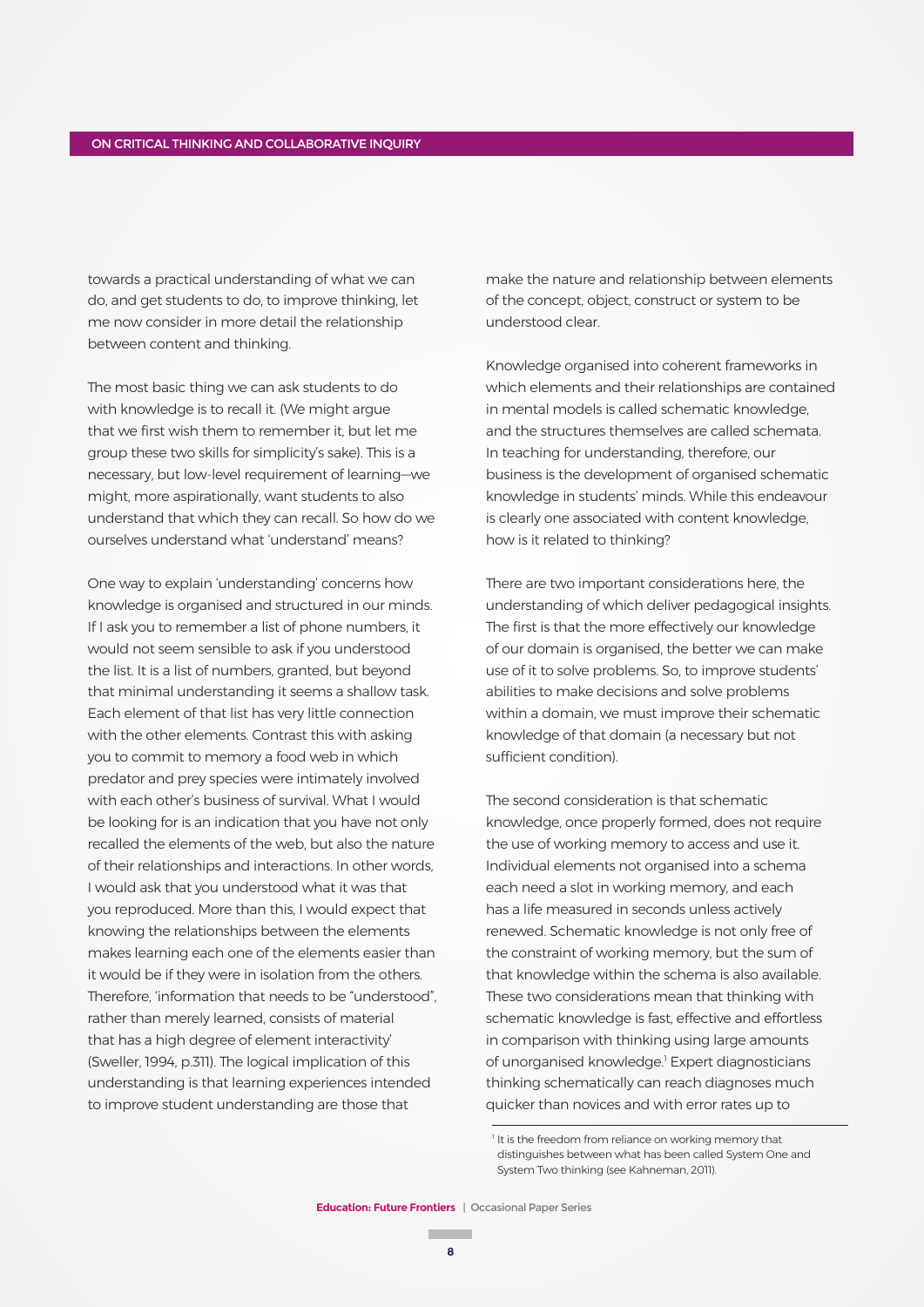five times less (Harasym et al., 2008). Indeed, it is characteristic of expert behaviour that their knowledge is so structured and used (Glaser et al., 1988).

# Cognitive skills can support the process of developing deeper understanding and mastery of content knowledge

Understanding is a thing to be attained, or perhaps extended or used to build further understanding. It is not of itself a skill. But there are skills that do directly relate to thinking and can themselves contribute to the broader skills such as problem solving and decision making, as well as to developing understanding. These are known as cognitive skills and they already populate our syllabuses, work programs and assessment tasks. They are skills such as analyse, evaluate, justify, synthesise, organise, identify, infer, categorise, hypothesise and so on. They are also known as cognitive verbs (Marzano, 2006) and hence describe things that we *do*. As to what we do them *with*, the answer is our brains (or, more appropriately, our minds). As to what we do them *to*, one useful answer is content knowledge, including knowledge of situations, circumstances, contexts and requirements.

The cognitive skills constitute, in large part, what we do when we are thinking, at least at a descriptive if not neurological level. While they might not be constituted by matching cognitive processes (e.g. there might not be a part of our brain or a particular process generally associated with 'analysing') they provide a shorthand way to talk about what we mean by thinking in an educational context, as well as providing a mechanism for delivering a measurable output. The results of a text analysis can be written down. The justification for a claim can be articulated. The criteria for evaluation

can be discussed. The organisation of knowledge can be displayed.

In these ways thinking, or at least the outputs of it, can be made clear. To make the thinking clear, the process by which the student uses these skills to progress through the task can be talked about, critiqued and fed back upon. It is easy to see that the quality of an analysis, the strength of a justification, the confidence of an evaluation or the sophistication of a synthesis can be improved by a deeper understanding of domain knowledge. But, as I pointed out earlier, this does not negate discussing the skills with a view to understanding their nature and purpose. Let me provide an example.

The skill of analysis might be broadly understood as looking at some object or construct to discern its function or purpose. It might include identifying the elements that make up the construct or object, how they are related to one another, whether they may exist in certain categories, and how they contribute to the purpose or function of the whole, including investigating which elements are more relevant or significant than others and why this may or may not be the case, and perhaps also to seek for patterns or hidden structures.

Whether this is an agreeable definition or not is not so important; the point is rather what we might do with such a definition to help students understand analysis. Having developed a satisfactory shared understanding of what analysis is, students can recognise what is being asked of them when a task sheet requires them to analyse something. Students know to look for function, to identify elements, to categorise if possible, to seek relevance and significance, to look for patterns and so on. How well they do these things is, partly, a function of domain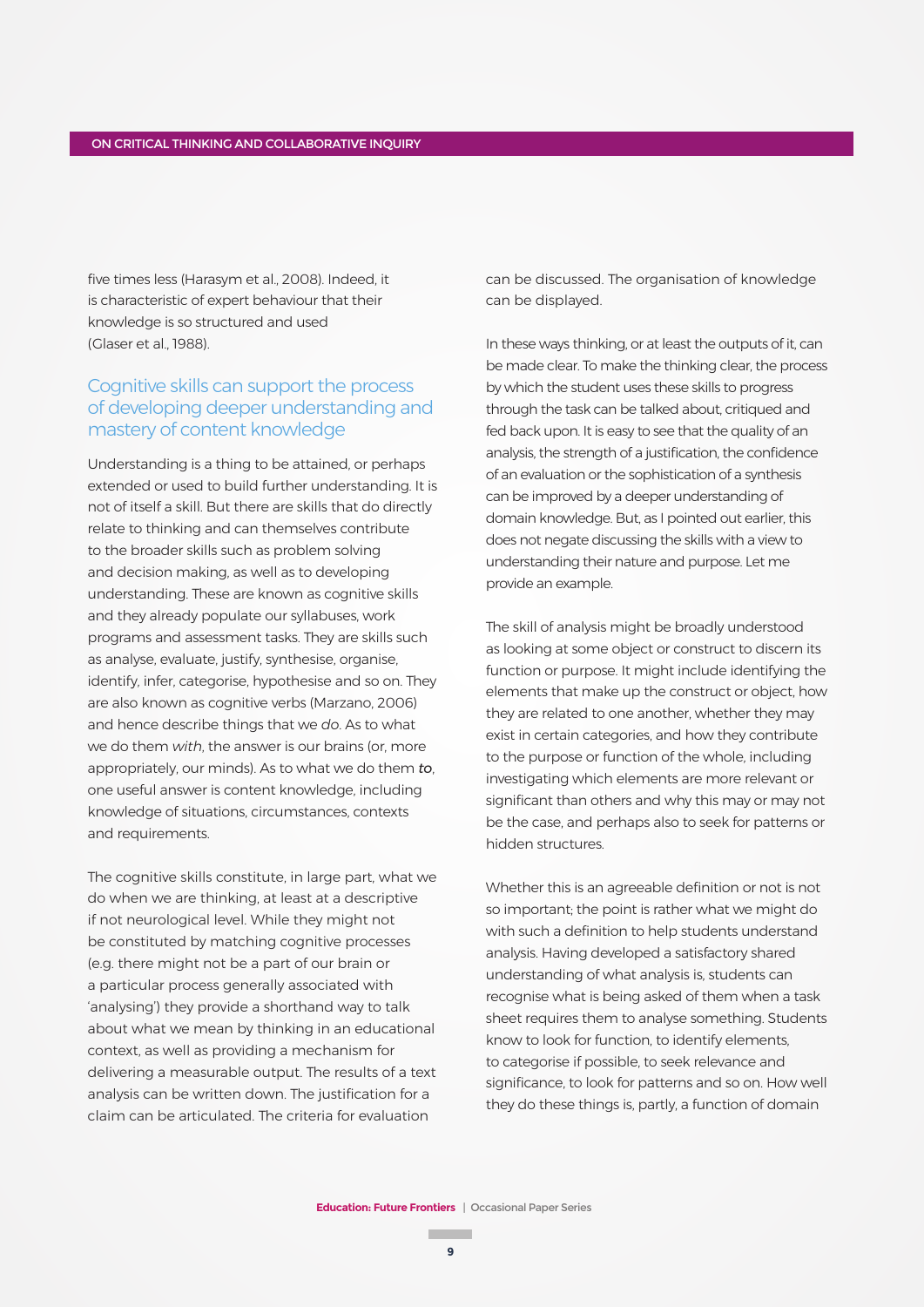knowledge, but critically it is also the very skill we are seeking to develop through practice, feedback and reflection on the level of success reached. Framing and explaining analysis in this way is not a magic bullet to achieve high level analysis, it is rather a means of providing clear learning experiences designed explicitly to improve analysis by providing opportunities for students to use those skills and to receive feedback on them. In other words, to improve their thinking.

ONE WAY TO ADDRESS THE ISSUE OF THE RELATIONSHIP BETWEEN CRITICAL THINKING AND DISCIPLINE KNOWLEDGE, IS TO CLAIM INDEPENDENCE FOR THE UNDERSTANDING OF THINKING SKILLS BUT DEPENDENCE FOR THEIR DEVELOPMENT TO HIGH LEVELS

While these questions of analysis are generic and broadly describe what we ask students to do in applying the skill, the answers to them are context and hence discipline-specific. One way to address the issue of the relationship between critical thinking and discipline knowledge, therefore, is to claim independence for the understanding of thinking skills but dependence for their development to high levels. This is because such high-level thinking requires a full and complex understanding which presumably is more attainable within a discipline context than through general knowledge.

# Critical thinking, education, philosophy and collaborative inquiry

In looking at initial definitions of critical thinking, I noted their appeal to some kinds of normative standards of thinking. That there are norms of thinking is not hard to accept—after all, thinking is not an 'anything goes' affair. What those norms are and how they are—or ought to be—derived are questions with complex answers. And they are important answers since thinking, like a language, cannot be learned in isolation and the way in which these norms are understood and put into practice determines in large part the kind of thinker a person will become. When learning a language, our skills develop fastest and most fully when we have a chance to speak to another person who also has some understanding of that language. It is only by getting feedback from them that we can determine the success or otherwise of our efforts to communicate with them through that language. If we mispronounce a word so that its meaning is lost to the listener, or if our grammar is so distorted that either meaning is lost or an incorrect interpretation of what we are saying is made, then we have opportunities to correct what we are doing in the full knowledge of what has gone wrong and how we can best correct it. Without such interaction, growth in our competency is difficult.

There are parallels here with learning how to reason well. If our arguments are unclear, if we do not express all the assumptions we hold that lead us to a conclusion, or if our conclusions are the result of webs of beliefs that are not shared by others, we might fail to be persuasive to others. More than this, we know that the bar for convincing ourselves that something we wish to be true is in fact much lower than the bar for other people who are not so motivated (see, for example, Strickland et al., 2012). We must learn that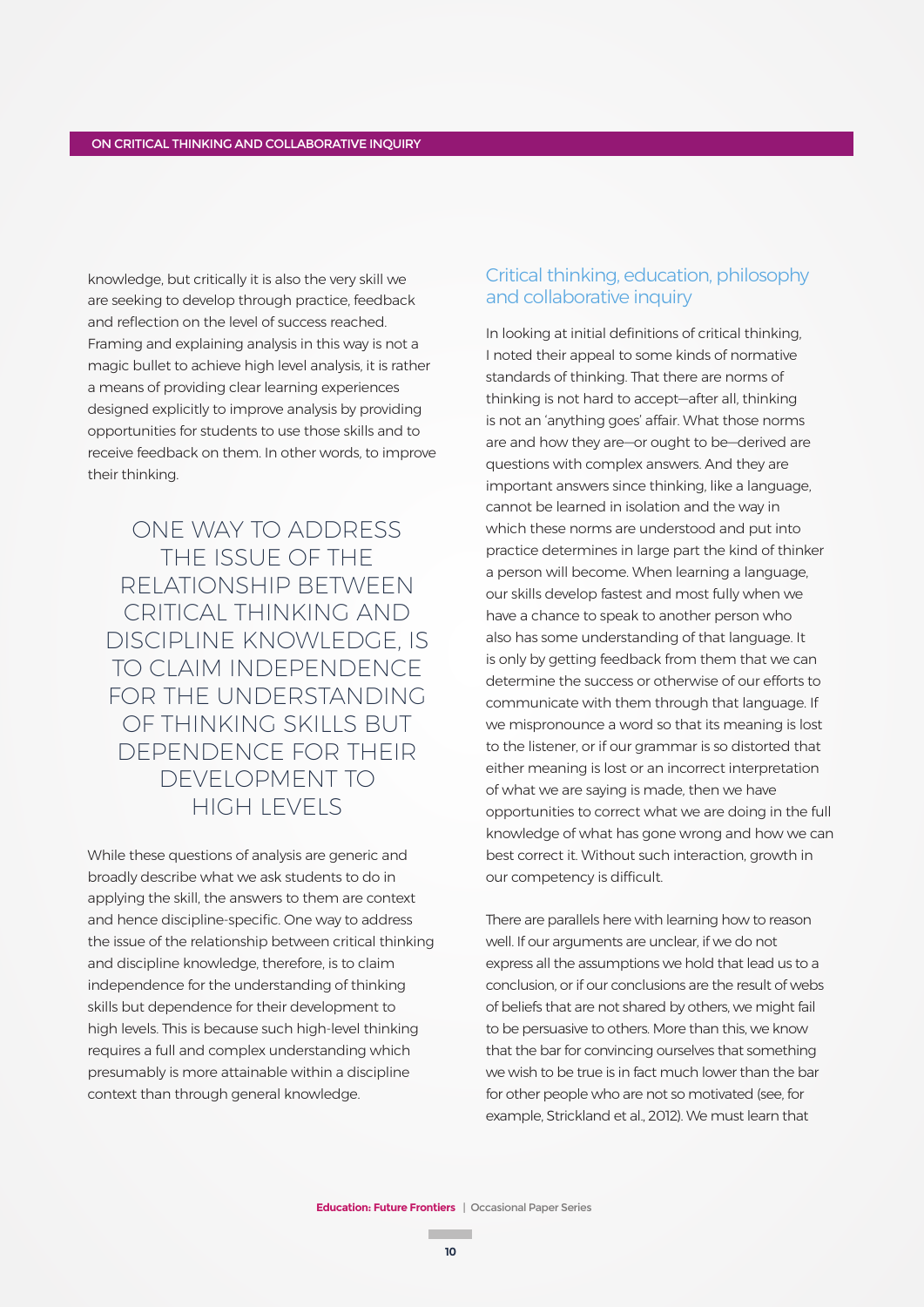the sincerity of our beliefs, or the volume or frequency with which we express them, are not necessarily effective as persuasive techniques. The respect and care we develop for epistemic rigour and rational engagement is born from our experiences with others, not from the introspections of our own minds alone in *a priori* fashion.

THINKING WELL IS ALSO ABOUT LEARNING HOW TO THINK *WITH* OTHERS, TO IN EFFECT BECOME PART OF A BROADER SOCIAL COGNITION THAT CAN ACHIEVE MORE COLLECTIVELY THAN IS POSSIBLE INDIVIDUALLY

Thinking well is, in part, a result of our experiences of what others find persuasive and why, as well as reflection upon our own thinking to produce such persuasive effects. But thinking well is also about learning how to think *with* others, to in effect become part of a broader social cognition that can achieve more collectively than is possible individually. Furthermore, an education in thinking must also move to the normative question of how we ought to think, and this takes us to philosophy.

The notions of 'reason' and 'rationality' […] are philosophically problematic. Just what is a reason? How do we know that some consideration constitutes a reason for believing or doing something? How do we evaluate the strength or merit of reasons? What is it for a belief or action to be justified? What is the relationship between justification and truth? Why is rationality to be valued? (Siegel, 1989, p.127)

Because these issues are at the core of how we understand what makes for good reasons and for good reasoning, 'it is central to critical thinking education that students be given some understanding of the epistemology underlying critical thinking' (p. 127).

An exemplar of collaborative inquiry with a view to establishing norms of effective thinking is the Philosophy for Children (P4C) program, developed initially by Matthew Lipman and Anne Sharp, which has established itself as a successful program for the teaching of thinking skills (Lipman, 2010, 2003, 1998; Lipman and Sharp, 1978; Splitter and Sharp, 1995). Bearing the legacy of Peirce and Dewey in terms of epistemological assumptions and educational applications, and incorporating the pedagogical imperatives of Vygotsky, P4C has developed as an established educational practice in many countries, including Australia (Burgh and Thornton, 2016). The efficacy of this approach in terms of cognitive gain for students is backed by research over a number of years (see, for example, Gorard et al., 2015; Millett and Tapper, 2011; Topping and Trickey, 2007).

Splitter and Sharp recognised that in identifying thinking that is educationally worthwhile we are talking about more than simple cognition, we are also concerned about the norms of thinking.

It is this normative dimension that marks our inquiry as philosophical rather than empirical; as being concerned with how young people ought to think rather than merely with how they think. (Splitter and Sharp, 1995, p.7)

Considering 'how young people ought to think' could be misinterpreted as a call for uniformity of thought, but it is rather a call for an integrated and systematic understanding of thinking in terms of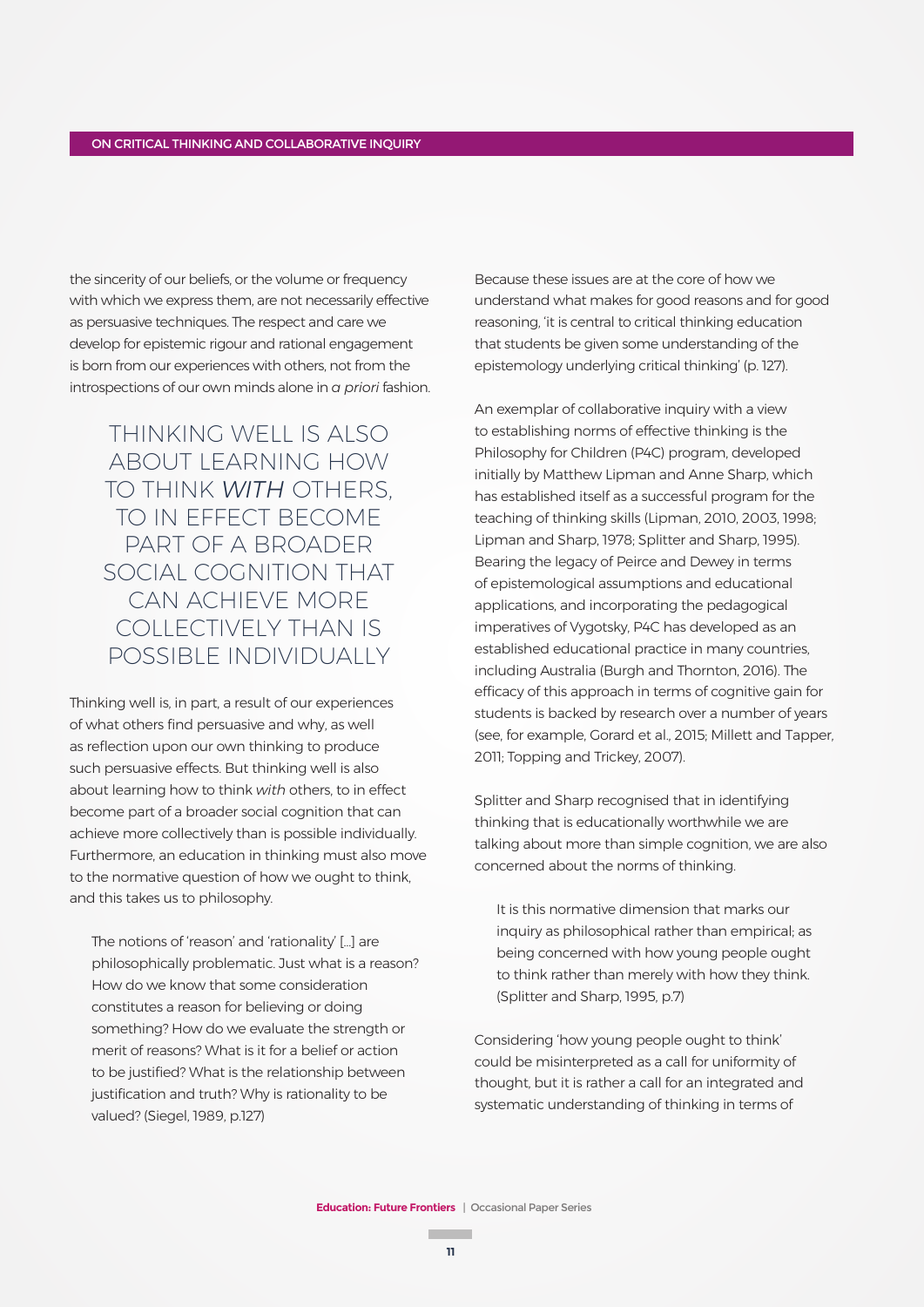standards, criteria and its effectiveness in inquiry. This indeed was Lipman's educational goal, to 'build a system of thought' for students (Lipman, 2003, p.103). Lipman focused on several aspects of thinking and also recognised that when we talk about thinking we are talking about both thinking and thinkers; hence he was concerned with both thinking skills and the development of dispositions. Most importantly, he considered that this was best achieved through a pedagogical approach based on the community of inquiry, in which norms of thinking could be collaboratively developed and reflectively refined and in which key concepts such as justification and reasoning could be located in discourse rather than in individuals. Thus, for Lipman, the 'normative' aspect of thinking was one derived from engagement in collaborative inquiry. Philosophy was not the content of the classroom, but the methodology of teaching based on inquiry, argumentation, and collaborative development of the norms of rational thinking.

The community of inquiry is also the source of inquiry values, identifying what is valuable in the act of inquiry and therefore in the act of thinking (Ellerton, 2016). Understanding what we value in thinking gives us a means to evaluate thinking. These values and their application are a significant aspect of the norms of thinking, and include clarity, precision, plausibility, significance, breadth, depth and simplicity. They have been recognised as values by Thomas Kuhn (1970), by Lipman himself (2003) and a subset of them structured more formally by Elder and Paul as Intellectual Standards (2013).

In the environment of collaborative inquiry, speaking of cognitive skills and giving feedback using what we value in thinking gives us a language in which to practise and promote metacognition

and in which to help students understand how the values should be applied in the practice of inquiry.

CONSIDERING 'HOW YOUNG PEOPLE OUGHT TO THINK' COULD BE MISINTERPRETED AS A CALL FOR UNIFORMITY OF THOUGHT, BUT IT IS RATHER A CALL FOR AN INTEGRATED AND SYSTEMATIC UNDERSTANDING OF THINKING IN TERMS OF STANDARDS, CRITERIA AND ITS EFFECTIVENESS IN INQUIRY

# Critical thinking, logical reasoning and argumentation

The fashioning and evaluation of arguments is fundamental to our idea of reasoning and of critical thought, in as much as the critical aspect is analytical and evaluative. Argumentation is in a sense the framework in which critical thinking can effectively occur. Argumentation is a large part of the methodology of philosophy, but also of rational inquiry in general. Not only does it have a formal beginning in the logic of Aristotle, but Dan Sperber and Hugo Mercier even suggest that our capacity to reason has evolved 'to produce arguments in order to convince others and to evaluate arguments others use in order to convince us' (2012, p.2). It would therefore be remiss in the context of this paper to discuss critical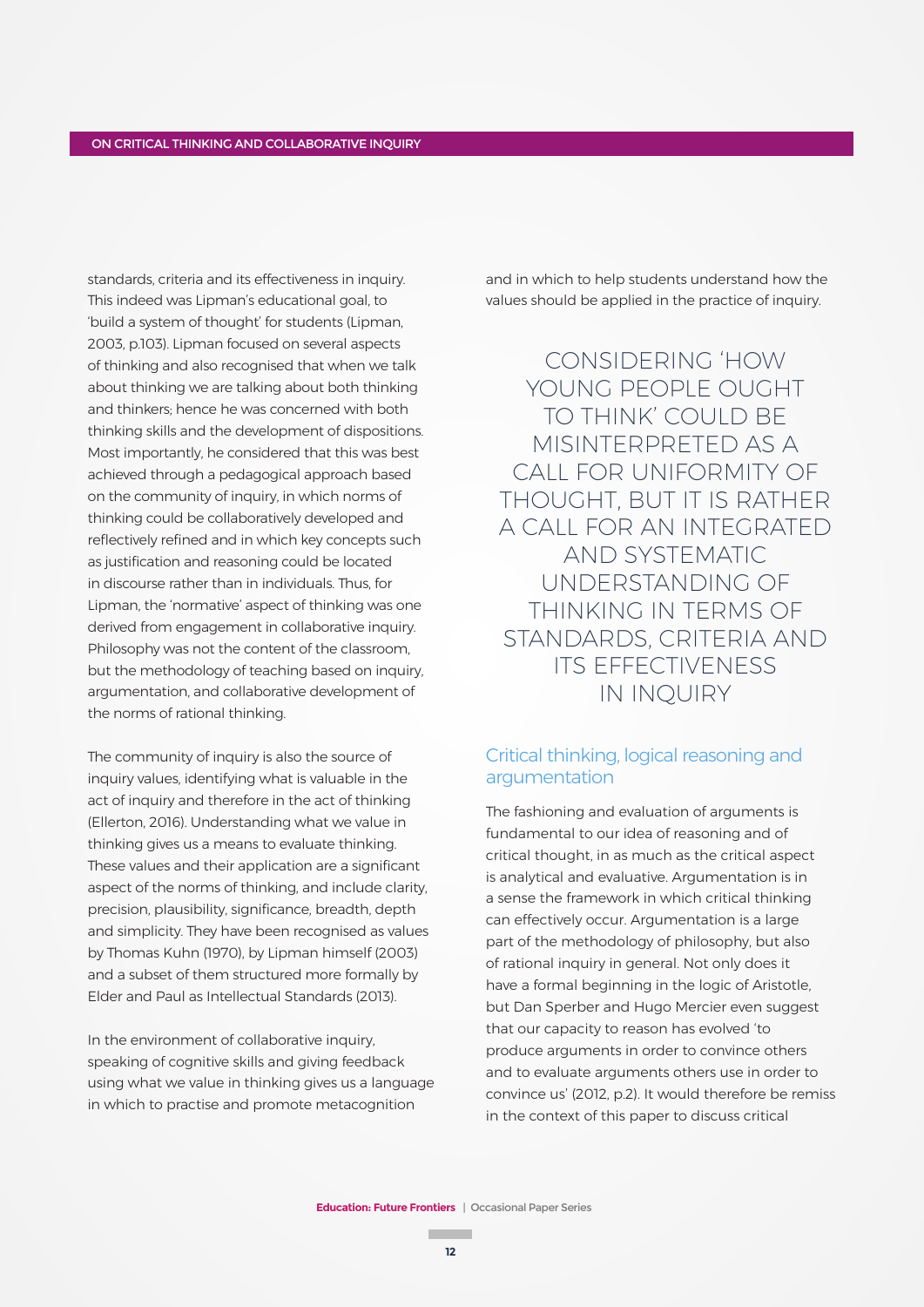thinking without considering how it is related to argumentation, or how argumentation can be used to develop students' critical thinking capabilities.

In considering argumentation, it is necessary to first define what an 'argument' is. To argue is to engage in an intellectual process. While there are many ways to talk about it, there seems no great need to move beyond the definition offered by Monty Python<sup>2</sup> as 'a connected series of statements intended to establish a proposition' (2014). More formally, an argument is made up of premises, those things we take to be true for the purposes of the argument, and a conclusion, the point at which we arrive after duly considering the premises and inferring to our final proposition. Arguments allow us to contextualise reasoning (Battersby and Bailin, 2011) and provide a structured platform for engaging with issues in a rational way. Arguments demand of us the direct application of a range of cognitive skills. They can be identified, interpreted, constructed, and, crucially, evaluated. When we justify a decision or preference, we construct an argument to defend our claim.

Arguments can be evaluated by testing them for two key attributes: validity and soundness. A valid argument is one in which the conclusion is logically and necessarily entailed by the premises. A sound argument is a valid argument with true premises. We understand someone's claims as an argument which can be assessed on the likelihood of the premises being true and on the strength of the logical pathway from the premises to the conclusion.

# **Arguments**

Arguments are formal structures that outline how new beliefs (conclusions) are justified on the basis of existing beliefs (premises).

The process of drawing a conclusion from a series of established premises is technically known as 'inferring'. When we infer, we either attempt to reach a conclusion that is necessarily true given the truth of a set of premises (deduction) or, at the least, to reach a conclusion that is coherent with a set of premises (induction).

Arguments help us to contextualise our reasoning and hence apply it in real-world situations. The construction, analysis and evaluation of arguments requires that a broad range of thinking skills is brought to bear in a framework that provides a focus for cognition and a direction for progress. Argumentation, therefore, is an essential component of teaching for thinking.

THROUGH ARGUMENTATION STUDENTS CAN LEARN HOW TO THINK PHILOSOPHICALLY AND BE SELF-REFLECTIVE ABOUT THEIR OWN THINKING AND ASSUMPTIONS

Constructing arguments, therefore, provides a mechanism for discussion, analysis and evaluation of claims that allows for a high inferential resolution and hence increased potential for rational rejection or acceptance of claims.

<sup>2</sup>See also the Argument Clinic sketch

www.youtube.com/watch?v=0rTEzYbMiNM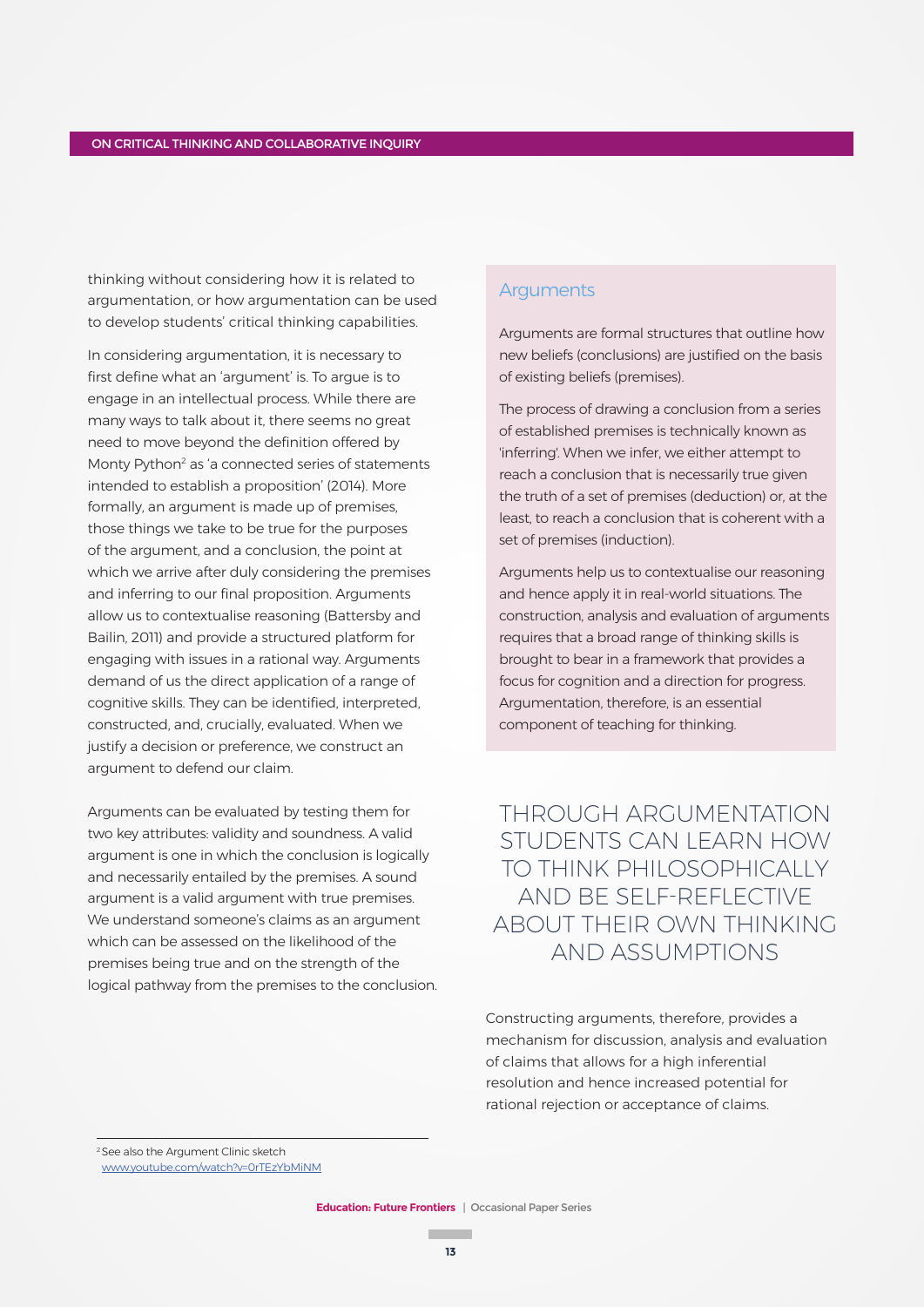Moreover, it is in the acts of arguing, or explicitly evaluating arguments or justifying positions through constructing arguments, that cognitive and other social interactions between students can occur that deliver the opportunities for testing ideas and establishing norms. In other words, through argumentation students can learn how to think philosophically and be self-reflective about their own thinking and assumptions.

## Assessing thinking

Attempts to assess students' thinking are usually focused on one of two broad approaches or a combination of them. The first approach is to determine whether or not students are successful in inferring what statements logically follow from others (and identifying those that do not). This approach requires students to demonstrate an understanding of logical structures, including formal arguments, and to properly navigate through problems with detailed logical and causal connections. Examples of this sort include the well-established California Critical Thinking Skills Test and other tests typically used in pre-post testing to determine the efficacy of critical thinking courses or programs.

The second approach is broader and includes looking at students' work to see if it reflects what they ought to be able do at certain developmental stages, typically focusing on categories of tasks such as 'posing questions', 'generating ideas', 'identifying key concepts', 'metacognition' and so on. This latter approach is that taken in the Australian Curriculum's Critical and Creative Thinking 'Learning Continuum' which considers student growth in thinking abilities over year levels. Let me label these two approaches as the 'structural' and the 'developmental' approaches respectively.

One might also expect students' results in structural tests to improve in the very short term following explicit instruction in, and repeated examples of, structural thinking. One might also expect students' results in structural tests to improve over the longer term even without explicit training in logical structures. As students age and as they engage with increasingly complex subject matter they develop better cognitive resources and more experiences that encourage sophisticated thinking.

Structural approaches run the risk of simply reflecting good teaching rather than deep learning. For example, imagine giving a student a pre-test in their knowledge of chemistry, teaching them some chemistry, and then giving them a posttest. Presumably, some improvement would be noticed, but that does not mean the knowledge gained is transferable or sustainable. Developmental approaches run the risk of being descriptive rather than prescriptive, stating merely what the student should be capable of at a particular stage rather than what we wish for them as a result of targeted improvement. They also run the risk of catering to a 'lowest common factor' paradigm, as they typically deal with age-level groupings.

Cognitive verbs can also act as a focus for the assessment of thinking, with the advantage of being discipline-centred as required. The ability of a student to perform in questions of analysis, evaluation or justification, for example, can be measured and used to assess thinking. Of course, this approach runs the risk of ignoring issues of depth and breadth of content knowledge that can impact these results, but it is not difficult to craft questions that emphasise cognition using elementary subject matter and so exercise some control over this variable.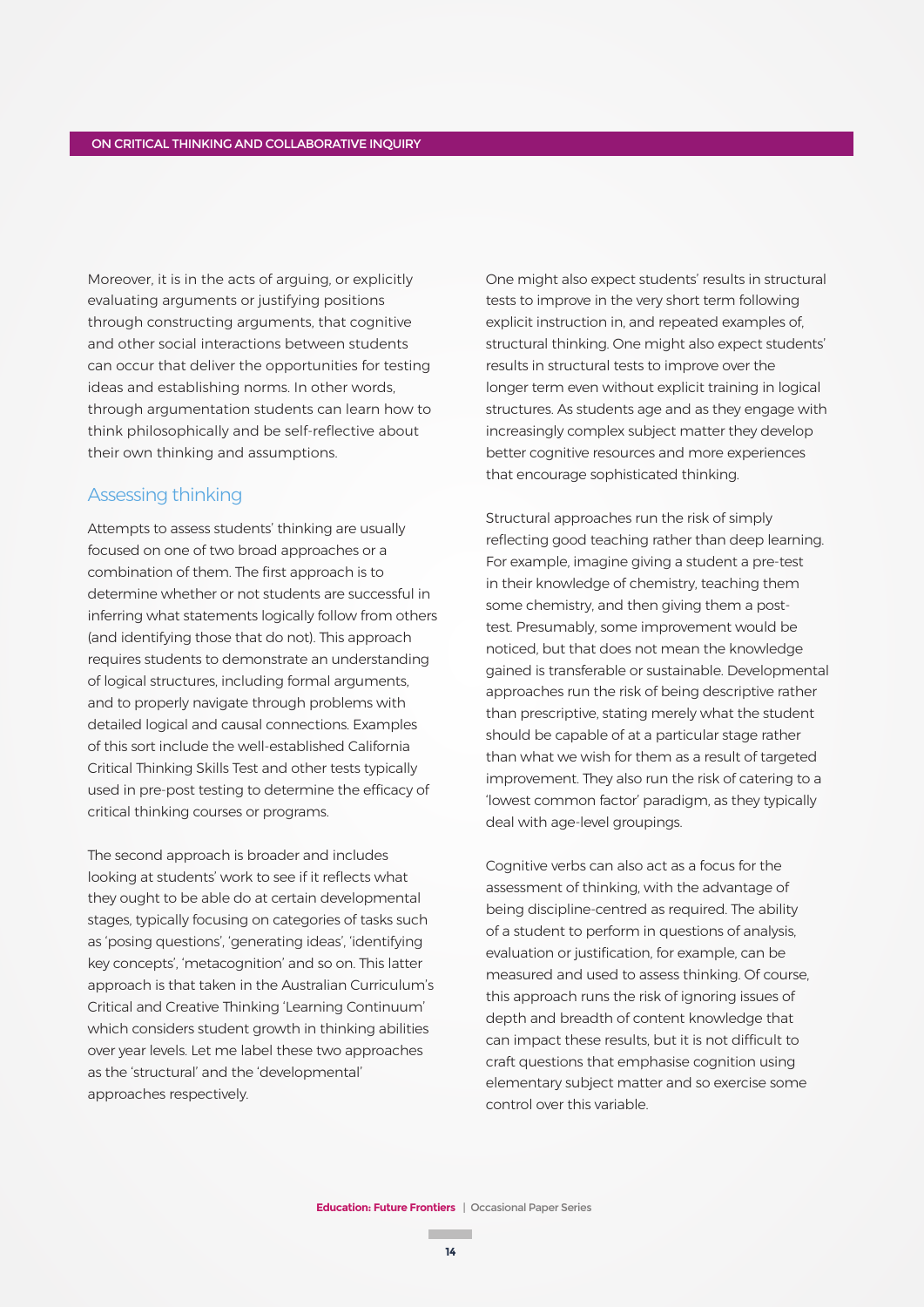Whatever method or combination of methods might be used to test student thinking, and whatever their disadvantages might be, we are not left without options.

## Concluding thoughts

Powell and Snellman speak of the 'knowledge economy', in which 'the key component […] is a greater reliance on intellectual capabilities than on physical inputs or natural resources' (2004, p.199). Economies are not defined by what they disseminate, distribute or consume alone, however; these are simply derivative of what the economy produces. A 'knowledge economy' therefore not only disseminates, distributes and consumes knowledge, it produces it. We have a word that describes the production of knowledge: it is 'thinking'. Thinking, or inquiring, produces new knowledge, and teaching thinking, or teaching inquiry, helps develop the knowledge producers of the future.

Understanding what is effective about inquiry tells us what is effective in thinking, and this is something that each area of inquiry, or discipline, can understand and frame for itself considering the nature of its domain knowledge and methodology of inquiry. But there are general aspects of inquiry that speak to the cognitive behaviour of inquirers.

One general aspect is the use of cognitive skills, which, while used to build understanding and to use that understanding to solve problems within discipline areas, have an architecture that can be spoken of independently of those areas. A knowledge of cognitive skills and their development can give us guidance in designing and constructing learning experiences and assessment items to ensure their practice and improvement. Those learning experiences will only improve the cognitive

skills of students, however, if students are provided with timely and effective feedback that identifies and promotes what it is we value in the act of thinking and inquiry. What we value in thinking, and how we apply those values, is best learned and constructed collaboratively to allow students an opportunity to internalise individually what has been learned socially. Social cognition not only allows for this formative phase of learning the norms of effective thinking, but also enhances our ability to overcome limitations in individual thinking such as cognitive biases and framing problems (Mercier and Sperber, 2011).

The task of identifying the norms of thinking, and understanding how are they developed, is a philosophical one. The nature of reasoning, what makes for good reasons and why ought we to be moved by reasons, lie at the heart of the project of teaching critical thinking. Philosophy programs in schools such as P4C are often representative of critical thinking in education (without being exhaustive).<sup>3</sup> It is the (self-reflecting) methodology of philosophy, not necessarily its content, that provides the pedagogical focus on inquiry that emphasises thinking skills and the nature of reasoning.

As teachers of thinking, we wish for students to not only think about philosophical (and particularly epistemological) issues, but also to think philosophically. Part of this methodology is argumentation, which both contextualises thinking and provides a structure for the analysis and evaluation of our thinking. Argumentation is not so much the point of critical thinking as it is the framework in which it can most effectively occur. Useful knowledge about thinking that is often present in 'critical thinking' programs—for example knowledge of the fallacies of reasoning,

<sup>&</sup>lt;sup>3</sup> Other examples of philosophy in schools include the Queensland senior subject Philosophy and Reason and The Western Australia subject Philosophy and Ethics.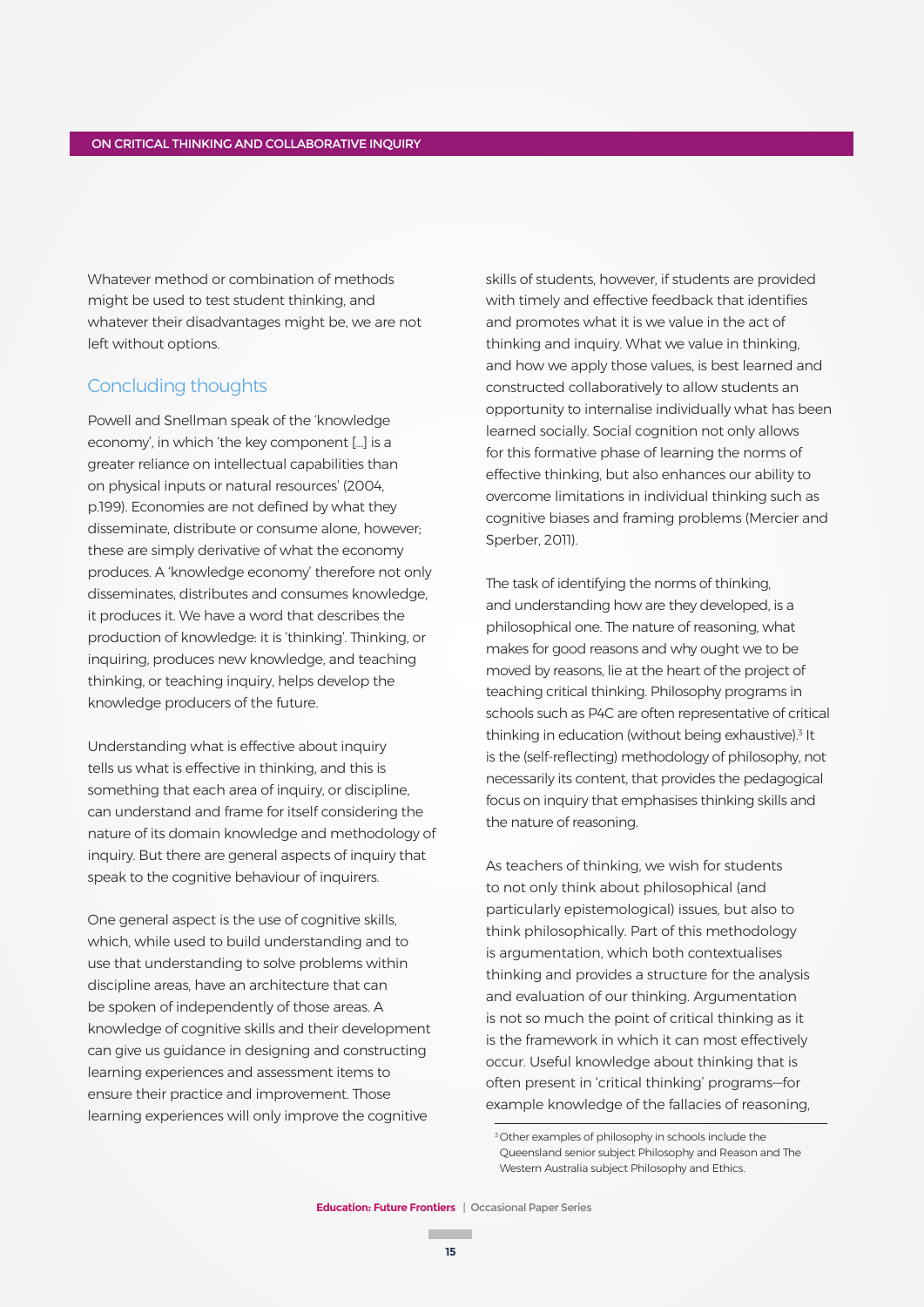cognitive biases, belief formation and motivated thinking—are less the substance of thinking as they are functional decorations to be placed on the tree of argumentation.

# Philosophy for Children

Philosophy for Children (P4C) has been a significant presence in educating for thinking for several decades. Developed in the US by Matthew Lipman and Ann Sharp as a means of focusing on student thinking, it has grown into a world-wide movement deeply embedding the theory and practice of philosophy as a methodology of teaching (rather than philosophy as subject matter).

The community of collaborative philosophical inquiry is at the heart of the P4C pedagogical approach, in which issues relating to the nature of knowledge, meaning and rationality are engaged with and developed through deliberative discourse and reflective thinking.

WE NEED TO FOCUS CLOSELY ON HOW TEACHING FOR THINKING, NOT JUST FOR LEARNING, ALIGNS WITH THE RESOURCES, PROCESSES AND EDUCATIONAL VALUES OF OUR SCHOOLS

The success of P4C in developing students' thinking skills is well established, showing cognitive gains that persist beyond engagement in the classroom. The educational imperatives that emerge from this picture of critical thinking are still being shaped, but they must logically include a focus on inquiry

# Philosophy for Children

Philosophy for Children (P4C) has been a significant presence in educating for thinking for several decades. Developed in the US by Matthew Lipman and Ann Sharp as a means of focusing on student thinking, it has grown into a world-wide movement deeply embedding the theory and practice of philosophy as a methodology of teaching (rather than philosophy as subject matter).

The community of collaborative philosophical inquiry is at the heart of the P4C pedagogical approach, in which issues relating to the nature of knowledge, meaning and rationality are engaged with and developed through deliberative

(understood as reflective thinking), a commitment to plan and speak in the language of student cognition to enable metacognitive strategies to be enacted and to provide feedback on thinking and a plan to work collaboratively to establish and refine the norms of effective thinking as well as increase the effectiveness of it through social cognition. For these things to occur, we need to focus closely on how teaching for thinking, not just for learning, aligns with the resources, processes and educational values of our schools and larger organisational structures (including those directed to teacher training). Just as some technologies are seen as disruptive because they do not fit existing business models (Christensen, 1997), the pedagogy of teaching for thinking may also be disruptive in that it is ill-suited to simple didactic models, not well assessed by standard tests, highly collaborative rather than teacher-focussed and concerned with inquiry as much as with content. All these characteristics are anathema to Bentham's factory model of schooling and so, to the extent we have not been able to evolve sufficiently far from that, to current models of schooling.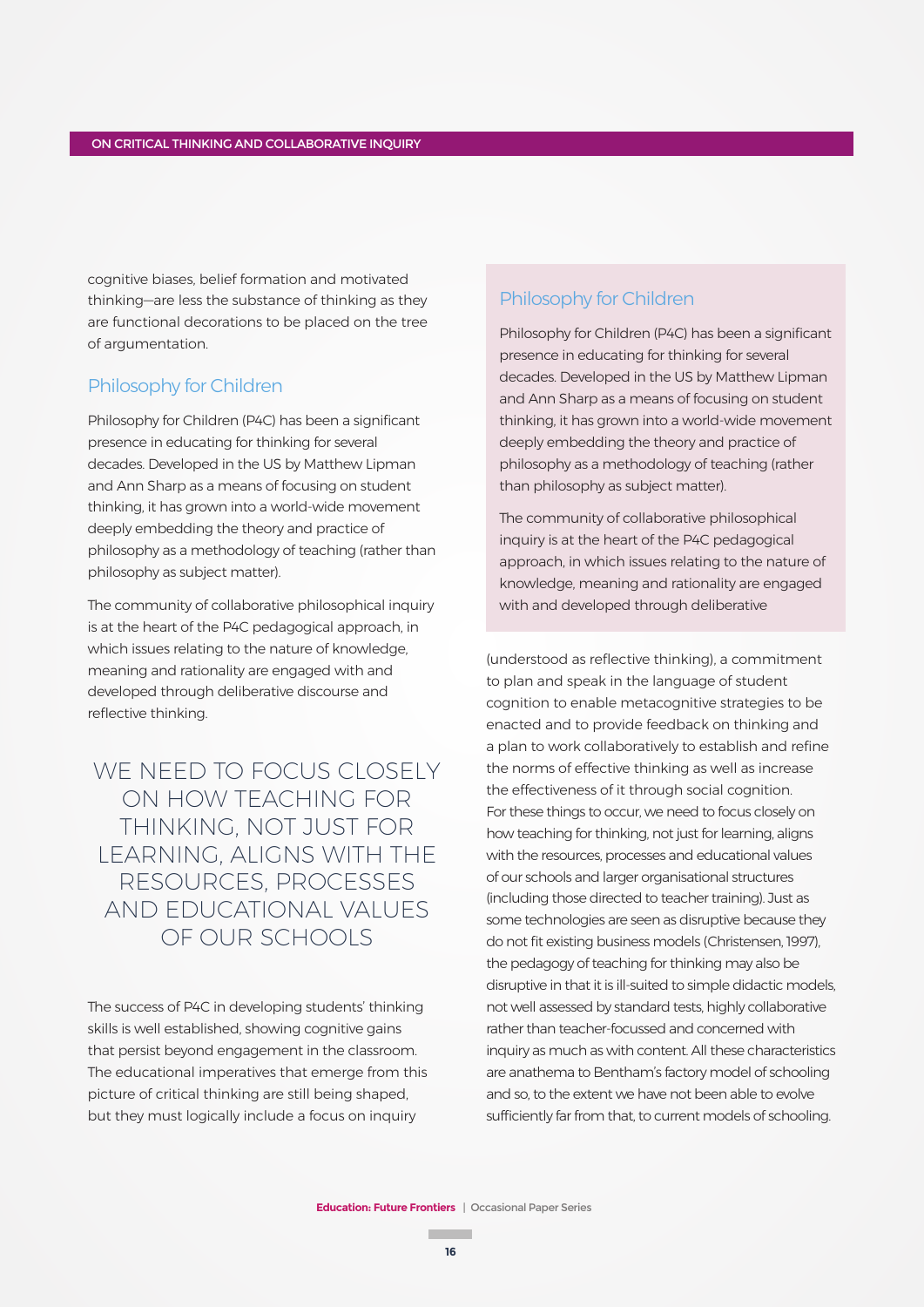The utility of teaching for thinking may well be economic, but it is also a social good. Learning to think well is a path to individual resilience, not just intellectual but emotional. It can empower students to deepen their understanding of the world around them and deal with contradictions and uncertainty. Understanding the motivations of those around us and the effect our actions have on each other is a virtue born not only of empathy but of the ability to imagine and engage with the minds of others in a purposeful and rational way. Writ large, this is also a function of good citizenship. Critical thinking is not just the chrome and steel of effective cognition, it is deeply embedded in the circumstances of our humanity. It is a part of our cultural heritage. For all these reasons, we are obliged to make it a priority for our students.  $\bullet$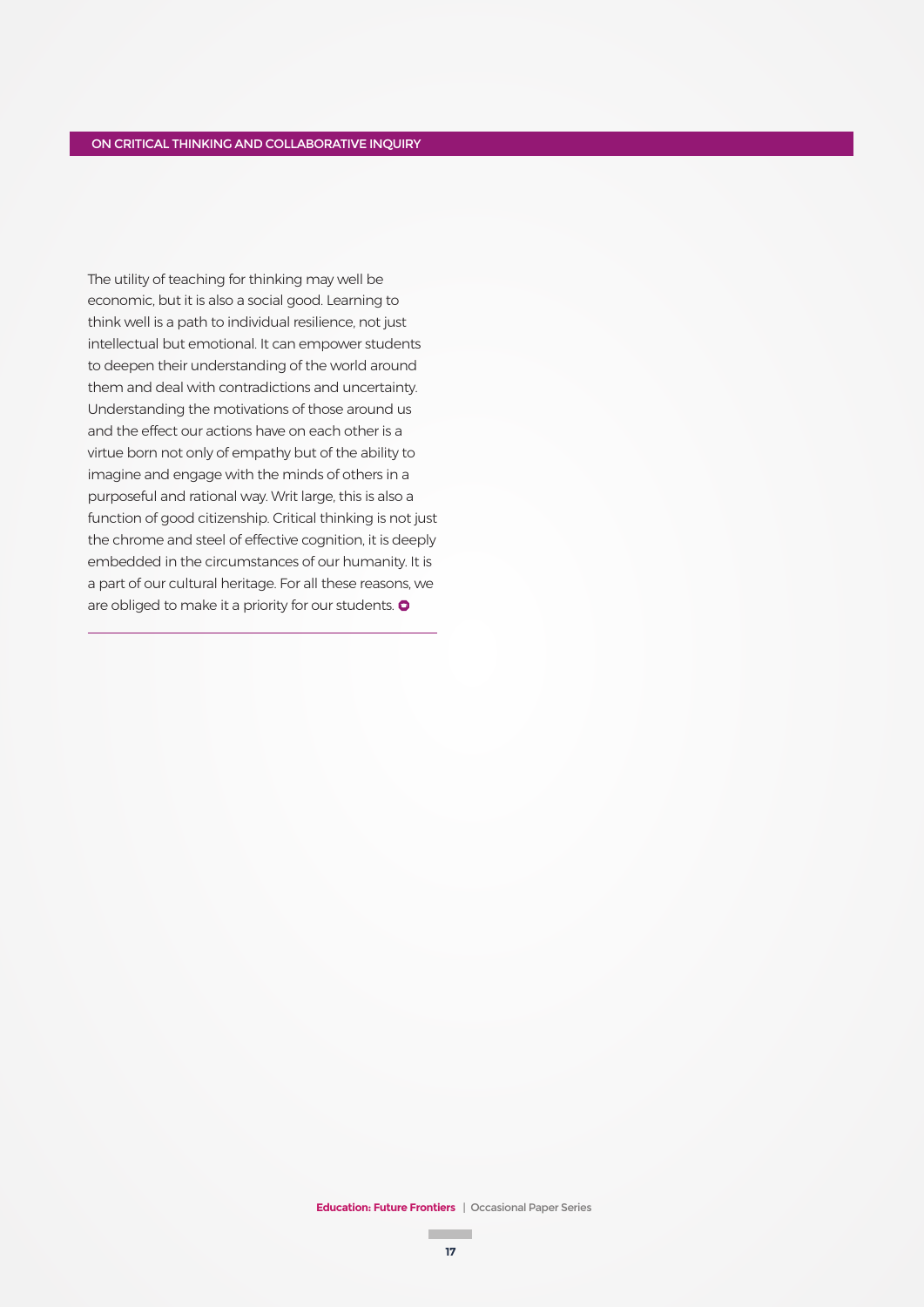#### **REFERENCES**

Bailin, S. & Battersby, M. (2015) 'Teaching Critical Thinking as Inquiry', in Martin Davies & Ronald Barnett (eds.) *The Palgrave Handbook of Critical Thinking in Higher Education.*

Battersby, M. & Bailin, S. (2011) Critical Inquiry: Considering the Context. *Argumentation*. 25 (2), 243–253.

Bentham, J. (1816) *Chrestomathia being a collection of papers, explanatory of the design of an institution, proposed to be set on foot, under the name of the Chrestomathic Day School, or Chrestomathic School, for the extension of the new system of instruction to the higher.* London: London Messrs. Payne and Foss and R. Hunter.

Burgh, G. & Thornton, S. (2016) Philosophy goes to school in Australia: A history 1982-2016. *Journal of Philosophy in Schools*. 3 (1), 59–83.

Christensen (1997) *The Innovator's Dilemma.*

Dewey, J. (1910) *How we think by John Dewey.* D.C. Heath & Co.

Elder, L. & Paul, R. (2013) Critical Thinking: Intellectual Standards Essential to Reasoning Well Within Every Domain of Thought. *Journal of Developmental Education.* 36 (3), 34–35.

Ellerton, P. (2015) 'Metacognition in critical thinking: some pedagogical imperatives', in Martin Davis (ed.) *Palgrave Handbook of Critical Thinking in Higher Education.* Palgrave Macmillan.

Ellerton, P. (2016) 'Pragmatist Epistemology, Inquiry Values and Education for Thinking', in Maughn Rollins Gregory et al. (eds.) *The Routledge International Handbook of Philosophy for Children*. S.l.: Routledge.

Ennis, R. H. (1964) A Definition of Critical Thinking. *The Reading Teacher*. 17 (8), 599–612.

Glaser, R. et al. (1988) *The nature of expertise / [edited by] Michelene T.H. Chi, Robert Glaser, M.J. Farr.* Hillsdale, N.J.: Hillsdale, N.J. : L. Erlbaum Associates.

Gorard, S. et al. (2015) *Philosophy for Children Evaluation report and Executive summary.* 

Haack, S. (2014) Do Not Block the Way of Inquiry. *Transactions of the Charles S. Peirce Society: A Quarterly Journal in American Philosophy.* 50 (3), 319–339.

Harasym, P. H. et al. (2008) Current Trends in Developing Medical Students' Critical Thinking Abilities. *Kaohsiung Journal of Medical Sciences*. 24 (7), 341–355.

Itzkin, E. S. (1978) Bentham's Chrestomathia: Utilitarian Legacy to English Education. *Journal of the History of Ideas*. 39 (2), 303–316.

Kahneman, D. (2011) *Thinking, Fast and Slow*. London: Allen Lane.

Kuhn, T. S. (1970) The Structure of Scientific Revolutions. International Encyclopedia of Unified Science 2.

Lipman, M. (2010) Rediscovering the Vygotsky Trail. *Inquiry: Critical Thinking Across the Disciplines*. 7 (2), 14–16.

Lipman, M. (1998) Teaching Students to Think Reasonably: Some Findings of the Philosophy for Children Program. *The Clearing House*. 71 (5), 277–280.

Lipman, M. (2003) *Thinking in Education*. 2nd edition. Cambridge University Press.

Lipman, M. & Sharp, A. M. (1978) Some Educational Presuppositions of Philosophy for Children. *Oxford Review of Education.* 4 (1), 85–90.

Marzano, R. J. . K., John S. (2006) *The New Taxonomy of Educational Objectives*. 2nd edition. Robert J. Marzano (ed.). Thousand Oaks, CA: Corwin.

Mercier, H. & Sperber, D. (2011) Why Do Humans Reason? Arguments for an Argumentative Theory. *Behavioral and Brain Sciences.* 34 (2), 57–74.

Millett, S. & Tapper, A. (2011) Benefits of Collaborative Philosophical Inquiry in Schools. *Educational Philosophy and Theory*.

Peirce, C. S. (1878) How to Make Our Ideas Clear. *Popular Science Monthly*. (12), 286–302.

Powell, W. W. & Snellman, K. (2004) The Knowledge Economy. *Annual Review of Sociology*. 30199–220.

Python, M. (2014) *Monty Python: The Argument Sketch*  [online]. Available from: www.montypython.net/scripts/ argument.php (Accessed 5 June 2017).

Ryle, G. (1970) *The Concept of Mind*. New impression. Penguin Books Ltd.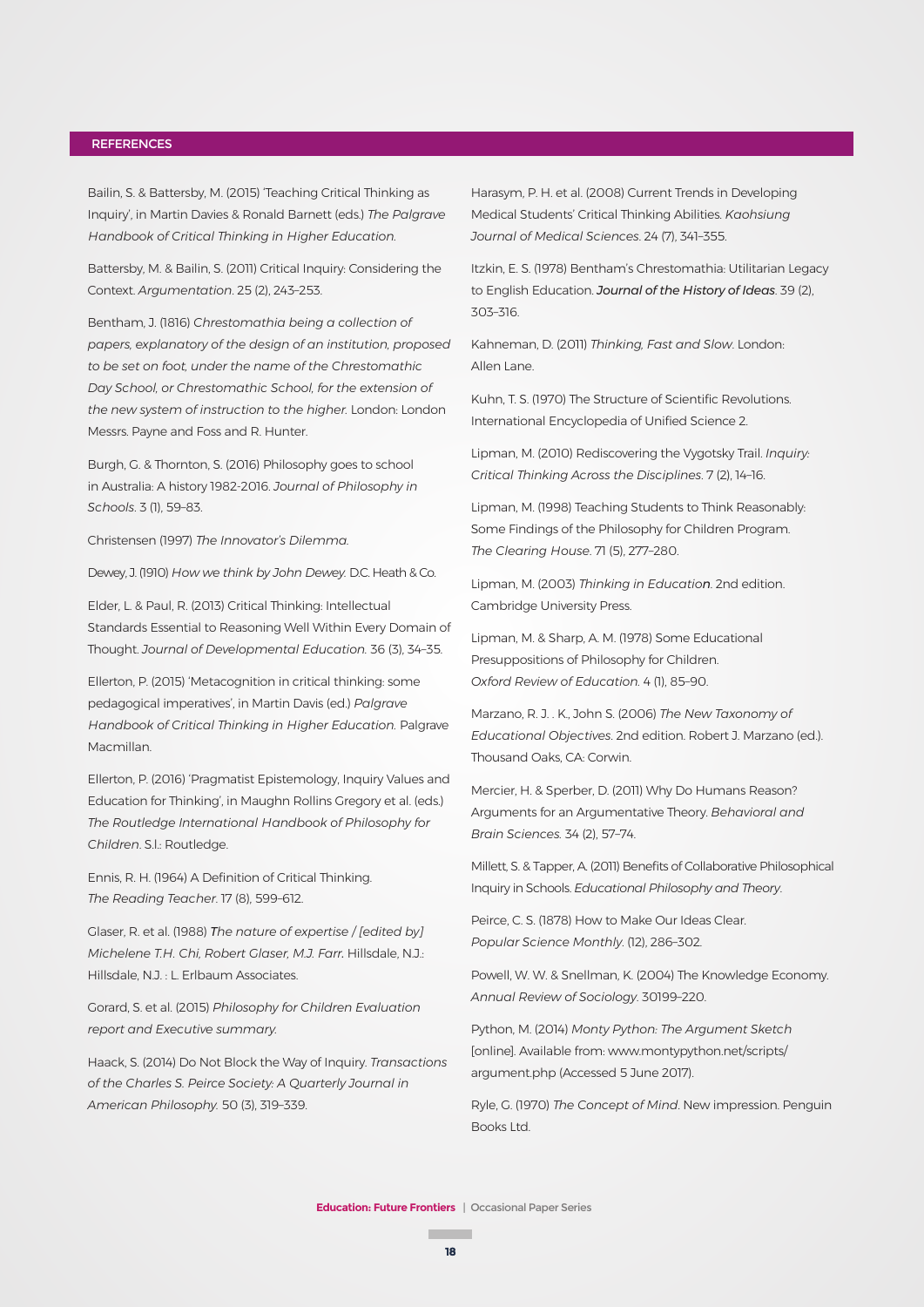#### **REFERENCES**

Siegel, H. (1989) Epistemology, critical thinking, and critical thinking pedagogy. *Argumentation*. 3 (2), 127–140.

Sperber, D. & Mercier, H. (2012) 'Reason as a social compentence', in *Collective Wisdom - Principles and Mechanisms*. New York, NY, US: Cambridge University Press. pp. 368–392.

Splitter, L. J. & Sharp, A. M. (1995) *Teaching for better thinking: the classroom community of inquiry.* Book, Whole. Melbourne: The Australian Council for Educational Research.

Strickland, A. A. et al. (2012) Motivated Reasoning and Public Opinion. *Journal of Health Politics, Policy and Law.*  36 (6), 935–944.

Sweller, J. (1994) Cognitive load theory, learning difficulty, and instructional design. *Learning and Instruction*. 4 (4), 295–312.

Topping, K. J. & Trickey, S. (2007) Collaborative philosophical inquiry for schoolchildren: Cognitive gains at 2-year followup. *British Journal of Educational Psychology.* 77 (4), 787–796.

Willingham, D. T. (2008) Critical Thinking: Why Is It So Hard to Teach? *Arts Education Policy Review.* 10921–32.



**The Co**